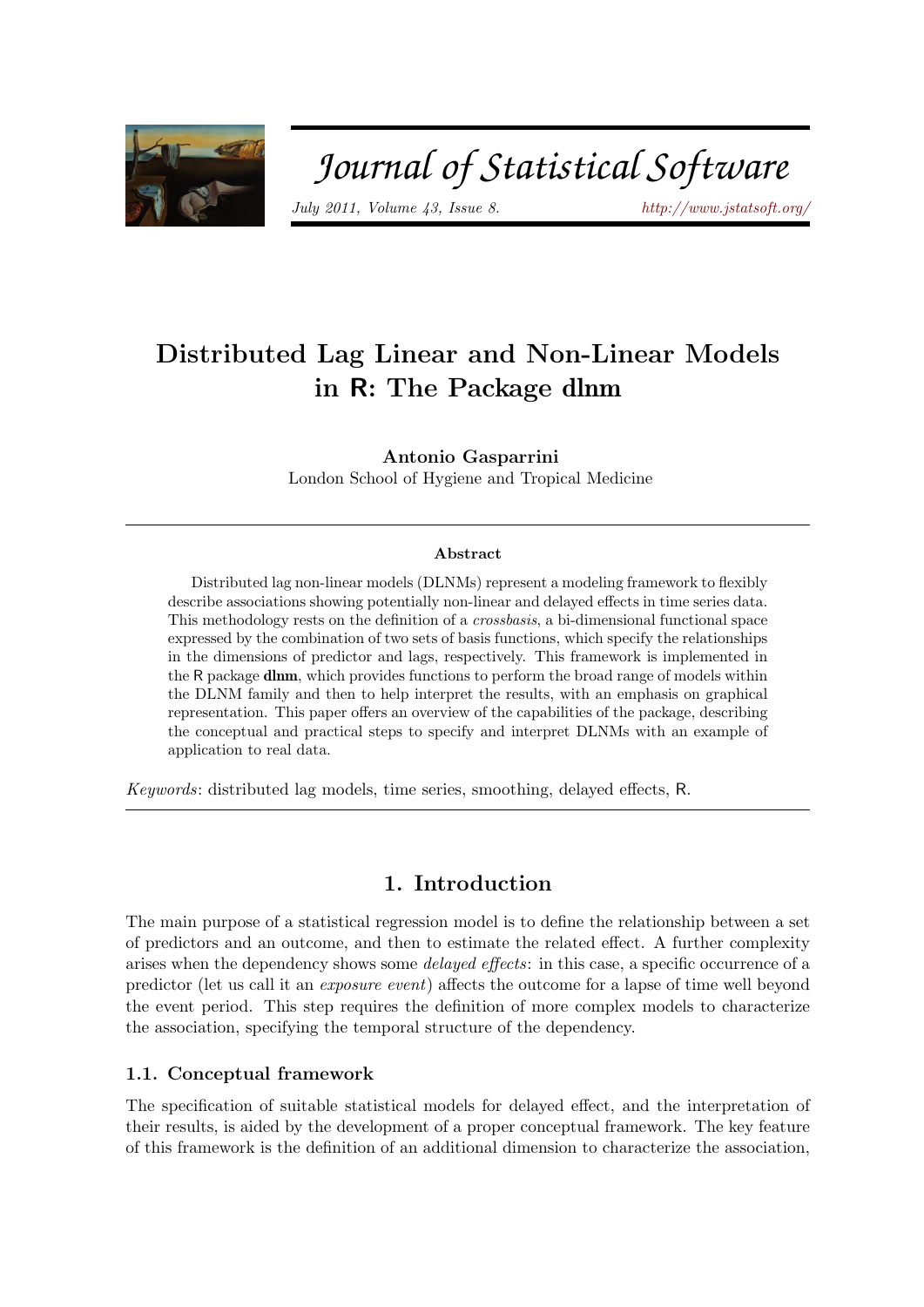which specifies the temporal dependency between exposure and outcome on the scale of *lag*. This term, borrowed by the literature on time series analysis, represents the time interval between the exposure event and the outcome when evaluating the delay of the effect. In case of protracted exposures, the data can be structured by the partition in equally-spaced time periods, defining a series of exposure events and outcomes realizations. This partitioning also defines lag units. Within this time structure, the exposure-response relationship can be described with either of two opposite perspectives: we can say that a specific exposure events produces effects on multiple future outcomes, or alternatively that a specific outcome is explained in terms of contributions by multiple exposure events in the past. The concept of lag can then be used to describe the relationship either forward (from a fixed exposure to future outcomes) or backward in time (from a fixed outcome to past exposures).

Ultimately, the main feature of statistical models for delayed effects is their bi-dimensional structure: the relationship is simultaneously described both along the usual space of the predictor and in the additional dimension of the lags.

### 1.2. Distributed lag models

The issue of delayed effects has been recently addressed in studies assessing the short term effects of environmental stressors: several time series studies have reported that the exposure to high levels of pollution or extreme temperatures affects health for a period lasting some days after the its occurrence [\(Braga](#page-17-0) *et al.* [2001;](#page-17-0) [Goodman](#page-17-1) *et al.* [2004;](#page-17-1) [Samoli](#page-18-0) *et al.* [2009;](#page-18-0) [Zanobetti and Schwartz](#page-18-1) [2008\)](#page-18-1).

The time series study design offers several advantages in order to deal with delayed effects, given the defined temporal structure of the data and the straightforward definition of the lag dimension, where the time partitioning is directly specified by the equally-spaced and ordered time points. In this setting, delayed effects are elegantly described by *distributed lag models* (DLMs), a methodology originally developed in econometrics [\(Almon](#page-17-2) [1965\)](#page-17-2) and recently been used to quantify health effects in studies on environmental factors [\(Schwartz](#page-18-2) [2000;](#page-18-2) [Zanobetti](#page-18-3) [et al.](#page-18-3) [2000;](#page-18-3) [Muggeo and Hajat](#page-17-3) [2009\)](#page-17-3). This methodology allows the effect of a single exposure event to be distributed over a specific period of time, using several parameters to explain the contributions at different lags, thus providing a comprehensive picture of the time-course of the exposure-response relationship.

Conventional DLMs rely on the assumption of a linear effect between the exposure and the outcome. Some attempts to relax this assumption and explore delayed effects of factors showing non-linear relationships have been proposed [\(Roberts and Martin](#page-18-4) [2007;](#page-18-4) [Braga](#page-17-0) et al. [2001\)](#page-17-0). In particular, [Muggeo](#page-17-4) [\(2008\)](#page-17-4) introduced a methodology based on constrained segmented parameterization, assuming distributed lag linear effects of hot and cold temperatures beyond two thresholds. This methodology is implemented in an R package presented in a previous issue of this Journal [\(Muggeo](#page-18-5) [2010\)](#page-18-5).

More recently, a general approach has been proposed to further relax the linearity assumption, and flexibly describe simultaneously non-linear and delayed effects. This step has lead to the generation of the new modeling framework of distributed lag non-linear models (DLNMs) [\(Gasparrini](#page-17-5) et al. [2010;](#page-17-5) [Armstrong](#page-17-6) [2006\)](#page-17-6), implemented in the R package dlnm [\(Gasparrini](#page-17-7) [and Armstrong](#page-17-7) [2010\)](#page-17-7).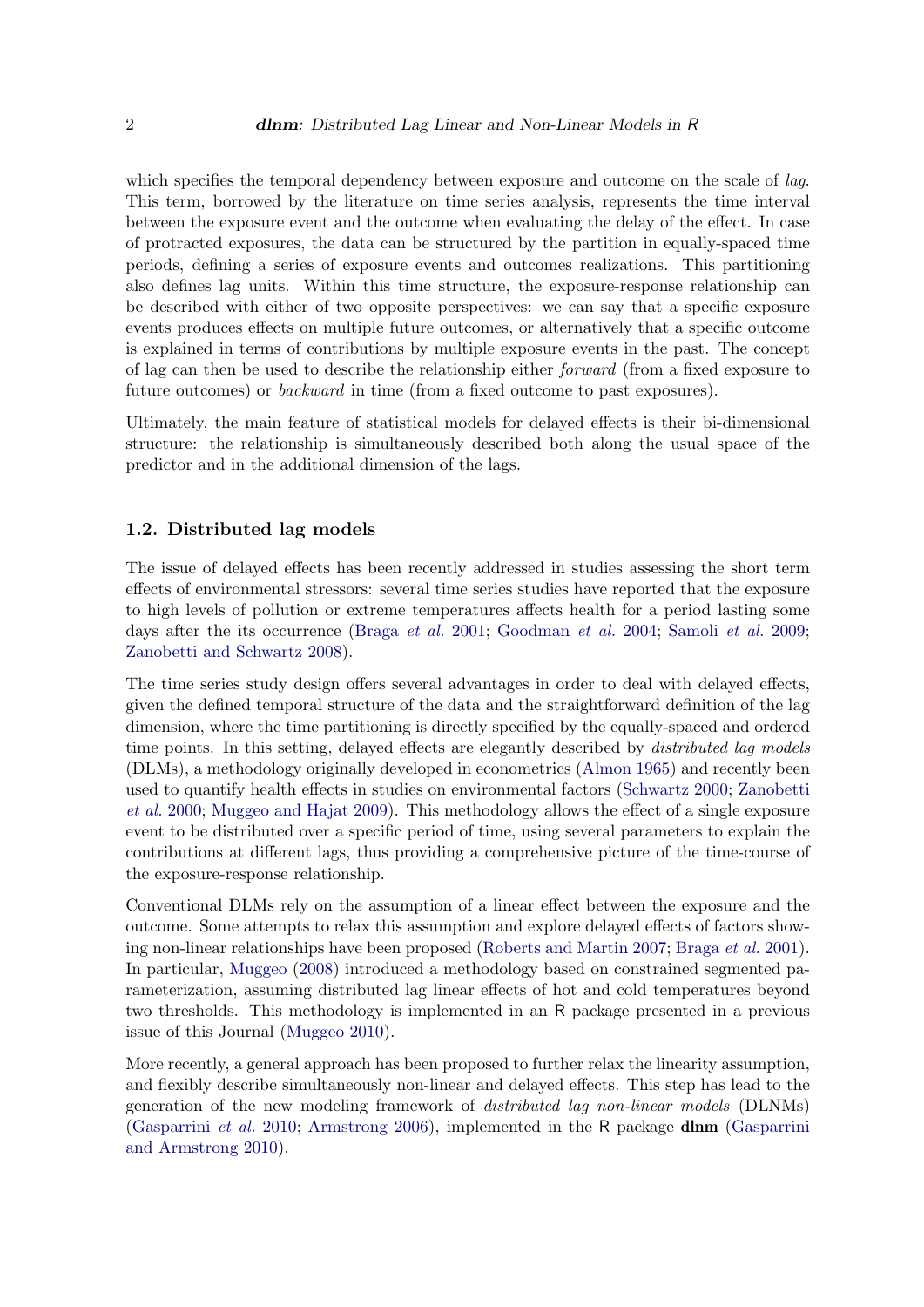### <span id="page-2-1"></span>1.3. Aim of the paper

The package dlnm within the statistical environment R (R [Development Core Team](#page-18-6) [2011\)](#page-18-6) offers a set of tools to specify and interpret the results of DLNMs. The aim of this paper is to provide a comprehensive overview of the capabilities of the package, including a detailed summary of the functions, with an example of application to real data. The example refers to the effects on all-cause mortality of two environmental factors, air pollution (ozone) and temperature, in the city of Chicago during the period 1987-2000. A thorough methodological description of DLNMs, together with the complete algebraical development, have been given elsewhere [\(Gasparrini](#page-17-5) et al. [2010\)](#page-17-5). In this paper I reconsider the main conceptual and practical steps to define a DLNM, predict the effects and interpret the results with the aid of graphical features. The description of the functions included in the package and the related code for each step will be presented. The code is also available as supplemental material.

The paper is structured as follows: Section [2](#page-2-0) considers the general problem of modeling nonlinear or delayed effects, with an overview of the statistical approaches proposed so far. In the next three Sections, the development of the methodology is illustrated in details, showing the specification (Section [3\)](#page-6-0), effect prediction (Section [4\)](#page-8-0) and representation (Section [5\)](#page-9-0) of DLNMs. Section [6](#page-12-0) shows an example of alternative modeling approaches and the issue of model selection, while Section [7](#page-15-0) discusses specific data requirements. Section [8](#page-15-1) describes potential future developments. Final comments are provided in Section [9.](#page-16-0)

The package dlnm (current version  $1.4.1$ ) is expected to be loaded in the session, by typing:

#### R> library("dlnm")

Complementary information on the capabilities of the package, together with additional examples of application to real data, can be found in the vignette dlnmOverview. This document is included in the implementation of the package, and can be visualized by typing:

R> vignette("dlnmOverview", package = "dlnm")

### 2. Non-linear and delayed effects

<span id="page-2-0"></span>In this section I present the basic formulation for a time series model, then introducing the methods to describe non-linear and then delayed effects, the latter through the specification of simple DLMs. The developtment will be formulated in such a way to facilitate the introduction of the DLNM framework in Sections [3–](#page-6-0)[5.](#page-9-0)

### <span id="page-2-3"></span>2.1. The basic model

A model for time series data may be generally represented by:

<span id="page-2-2"></span>
$$
g(\mu_t) = \alpha + \sum_{j=1}^{J} s_j(x_{tj}; \beta_j) + \sum_{k=1}^{K} \gamma_k u_{tk}
$$
 (1)

where  $\mu_t \equiv E(Y_t)$ , g is a monotonic link function and  $Y_t$  is a series of outcomes with  $t =$  $1, \ldots, n$ , assumed to arise from a distribution belonging to the exponential family [\(Dobson](#page-17-8) [and Barnett](#page-17-8) [2008\)](#page-17-8). The functions  $s_i$  specify the relationships between the variables  $x_i$  and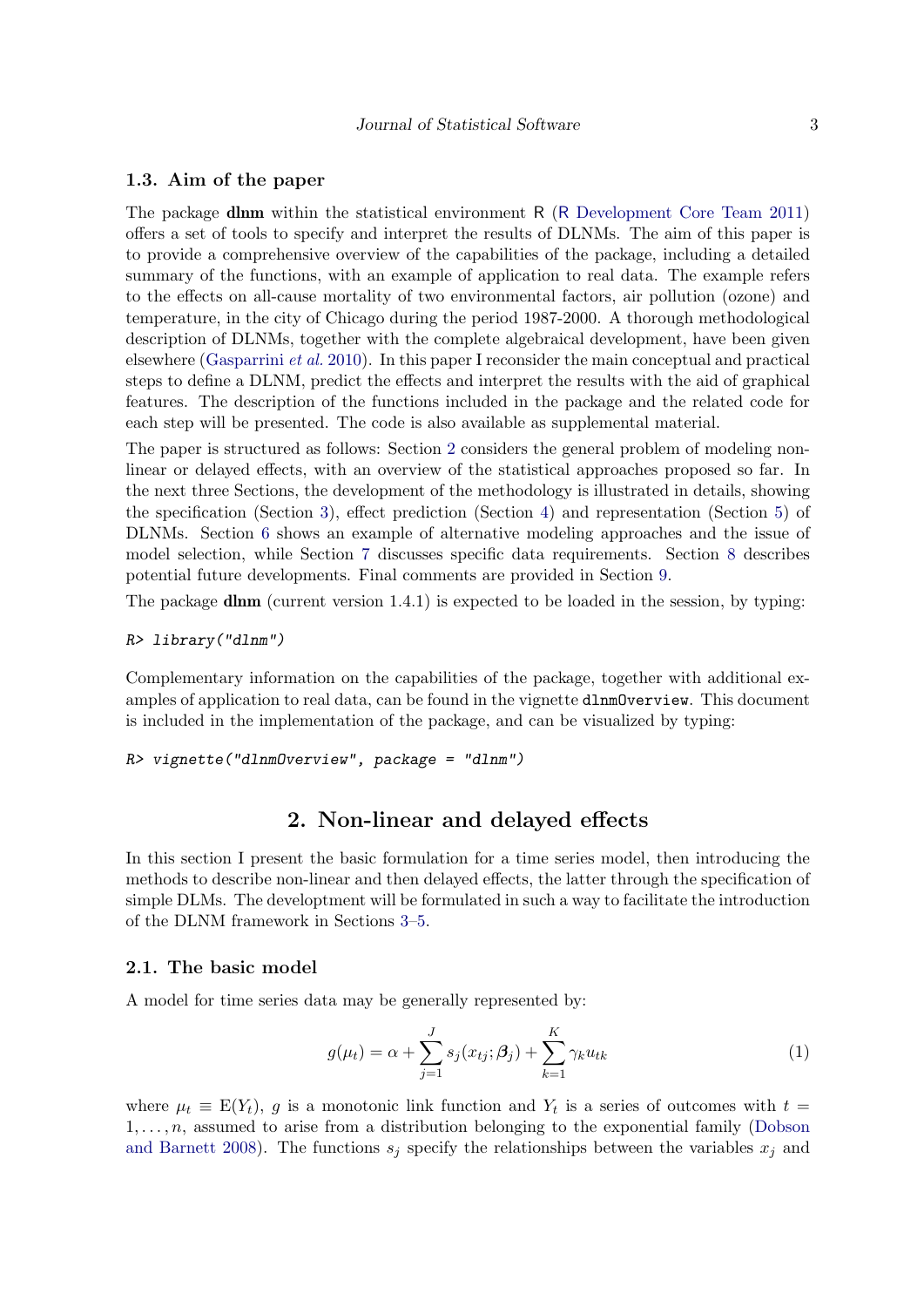the linear predictor, defined by the parameter vectors  $\beta_i$ . The variables  $u_k$  include other predictors with linear effects specified by the related coefficients  $\gamma_k$ .

In the illustrative example on Chicago data described in Section [1.3,](#page-2-1) the outcome  $Y_t$  is daily death counts, assumed to originate from a so-called overdispersed Poisson distribution with  $E(Y) = \mu$ ,  $V(Y) = \phi\mu$ , and a canonical log-link in [\(1\)](#page-2-2). The analysis follows a conventional approach used in time series studies on environmental epidemiology [\(Dominici](#page-17-9) [2004;](#page-17-9) [Touloumi](#page-18-7) [et al.](#page-18-7) [2004\)](#page-18-7), where the association between daily ozone and temperature levels on mortality is controlled for other confounding factors like seasonal and long time trend and day of the week. However, the framework is general and applies to every outcome and predictors measures collected as time series data.

The non-linear and delayed effects of ozone and temperature are modeled through as particular functions  $s_j$  which define the relationship along the two dimensions of predictor and lags.

#### <span id="page-3-0"></span>2.2. Non-linear exposure-response relationships

The first step in the development of DLNMs is to define the relationship in the space of the predictor. Generally, non-linear exposure-response dependencies are expressed in regression models through appropriate functions s. Within completely parametric approaches, several different functions have been proposed, each of them characterized by different assumptions and degree of flexibility. The main choices typically rely on functions describing smooth curves, like polynomials or spline functions [\(Braga](#page-17-0) et al. [2001;](#page-17-0) [Dominici](#page-17-10) et al. [2004\)](#page-17-10); on the use of a linear threshold parameterization [\(Muggeo](#page-18-5) [2010;](#page-18-5) [Daniels](#page-17-11) *et al.* [2000\)](#page-17-11); or on the simple stratification through dummy parameterization.

All of these functions apply a transformation of the original predictor to generate a set of transformed variables included in the model as linear terms. A useful generalization is achieved introducing the concept of basis: a space of functions of which we believe s to be an element [\(Wood](#page-18-8) [2006\)](#page-18-8). The related basis functions comprise a set of completely known transformations of the original variable x that generate a new set of variables, termed basis variables. An algebraic representation may be given by:

<span id="page-3-1"></span>
$$
s(x_t; \beta) = \mathbf{z}_t^{\top} \beta \tag{2}
$$

with  $z_t$  as the  $t^{th}$  row of the  $n \times v_x$  basis matrix Z. In the parametric approach adopted here, the basis dimension  $v_x$  equals the degrees of freedom (df) spent to define the relationship in this space, and is proportional to the degree of flexibility of the function. The unknown parameters  $\beta$  can be estimated including **Z** in the design matrix of the model in [\(1\)](#page-2-2).

This first step in the definition of DLNMs is performed in the package dlnm with the function mkbasis(), used to create the basis matrix  $\mathbf{Z}$ . The purpose of this function is to provide a general way to include non-linear effects of  $x$ , with different choices specified as different arguments of mkbasis(). As an example, I build a basis matrix applying the selected basis functions to the vector  $\mathbf{x} = [1, \ldots, 5]^{\top}$ :

```
R \geq mkbasis(1:5, type = "bs", df = 4, degree = 2, cenvalue = 3)
```
\$basis

b1 b2 b3 b4  $[1,] -0.12500 -0.75000 -0.12500 0.0000$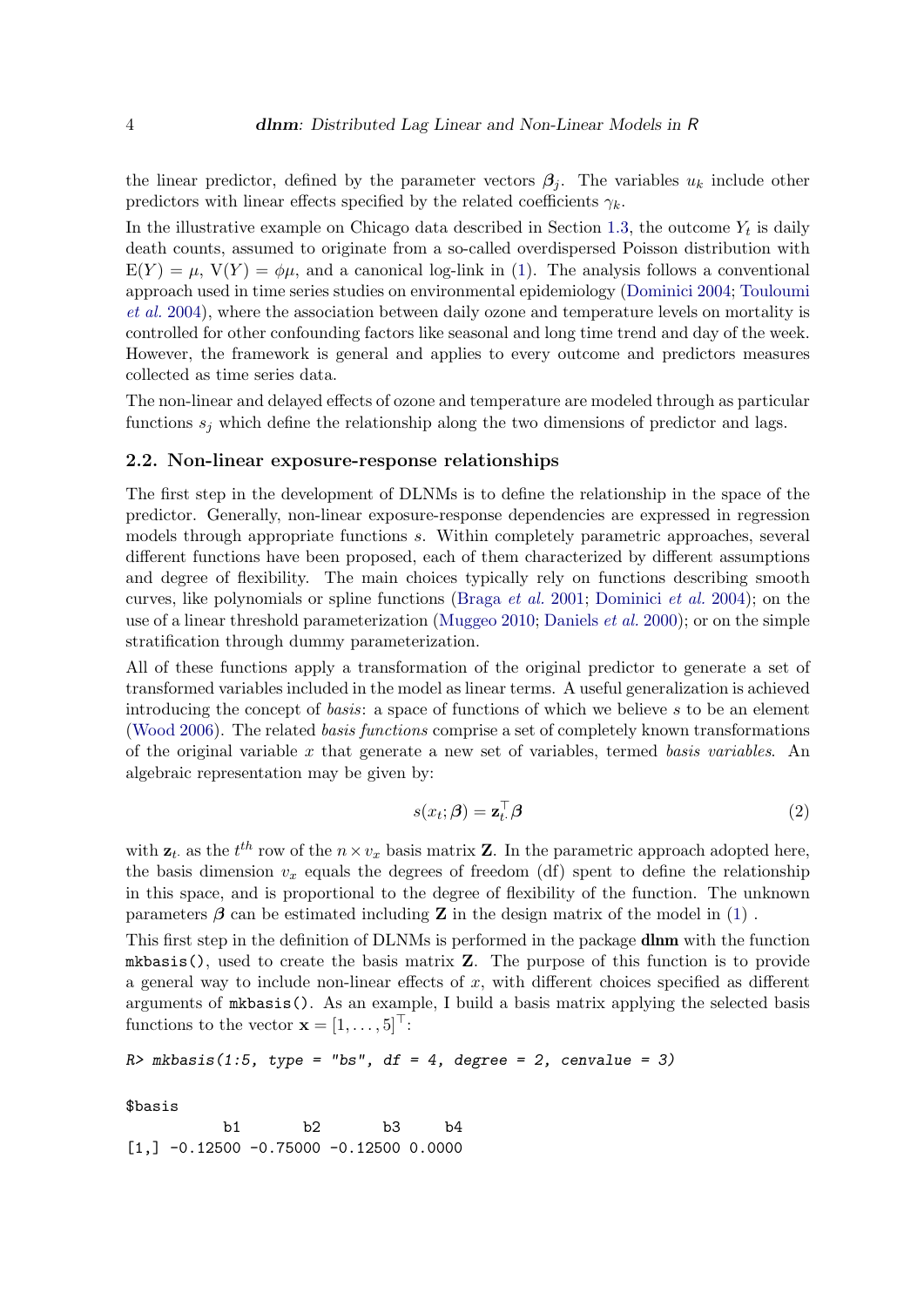```
[2,] 0.53125 -0.46875 -0.12500 0.0000
[3,] 0.00000 0.00000 0.00000 0.0000
[4,] -0.12500 -0.46875 0.53125 0.0625[5,] -0.12500 -0.75000 -0.12500 1.0000$type
[1] "bs"
$df
[1] 4
$degree
[1] 2
$knots
33.33333% 66.66667%
2.333333 3.666667
$bound
[1] 1 5
$int
[1] FALSE
$cen
[1] TRUE
$cenvalue
[1] 3
```
The result is a list object storing the basis matrix and the arguments defining it. In this case, the chosen basis is a quadratic spline with 4 df, defined by the arguments type, df and degree. The basis variables are centered to the value of 3.

Different types of basis may be chosen through the second argument type. The available options are natural cubic or simple B-splines (type = "ns" or "bs", through a call to the related functions in the package splines); strata through dummy variables ("strata"); polynomials ("poly"); threshold-type functions such as low, high or double threshold or piecewise parameterization ("lthr", "hthr", "dthr"); and simply linear ("lin"). The argument df defines the dimension of the basis (the number of its columns, basically the number of transformed variables). This value may depend on the argument knots (which overcomes df), specifying the position of the internal knots for types "ns" and "bs" (with boundary knots specified by bound), the cut-off points for "strata" (defining right-open intervals) and the thresholds/cut-off points for "lthr", "hthr" and "dthr". If not defined (as in the example above), the knots are placed at equally-spaced quantiles by default, and the boundary knots at the range of the predictor values. The argument degree select the degree of polynomial for "bs" and "poly".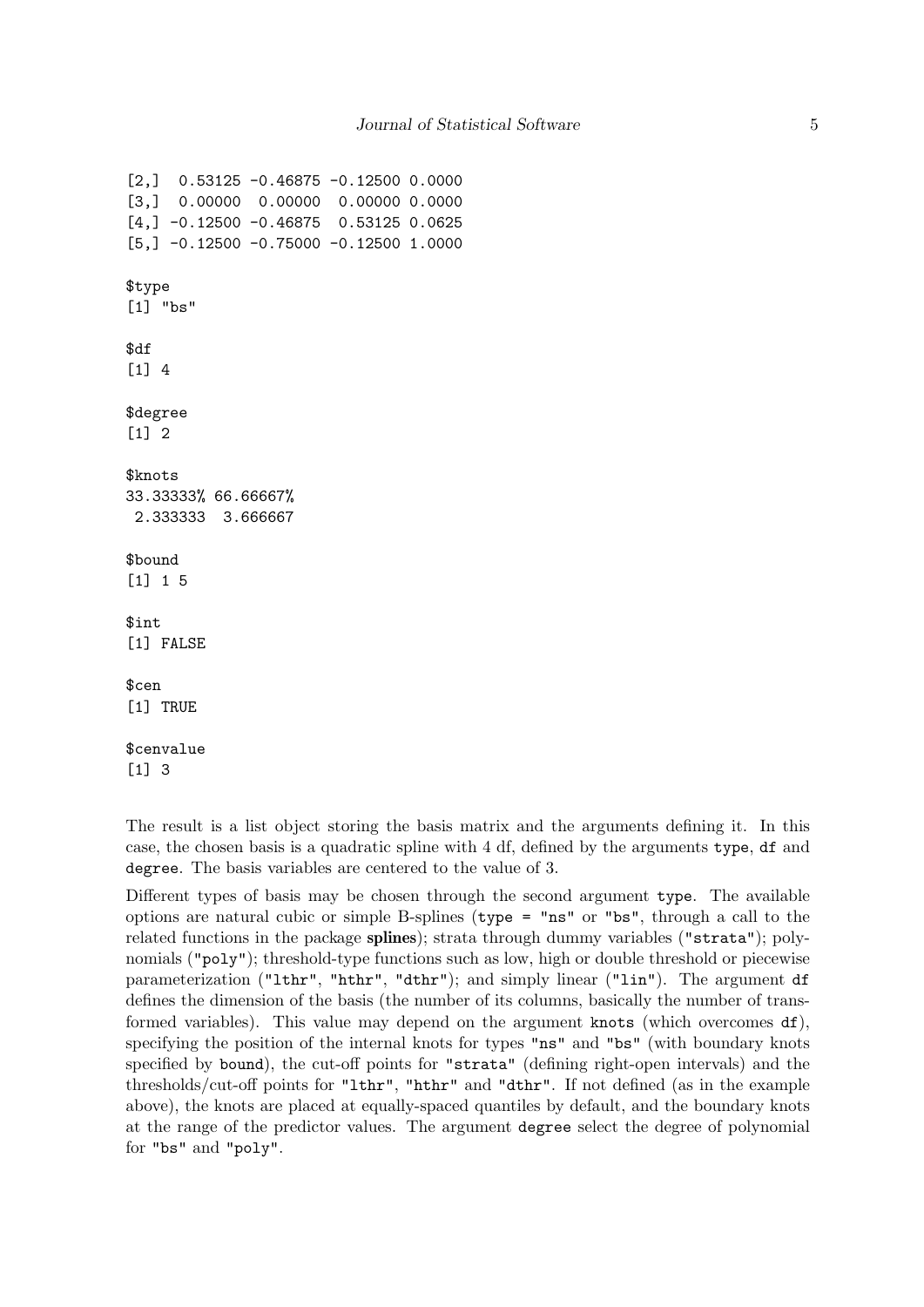The arguments cen and cenvalue are used to center the basis for continuous functions (types "ns", "bs", "poly", and "lin"), with default to the mean of the original variable if cenvalue is not provided. An "intercept" can be included with the argument int, set by default at FALSE to avoid identifiability problems. The concept of intercept is different between bases: types "ns" and "bs" apply a complex parameterization where the intercept is implicitly built within the basis variables (see the related help pages typing ?ns and ?bs); in type "strata", the intercept corresponds to the dummy variable for the baseline stratum (the first one by default), which is excluded if  $int = FALSE$ ; the intercept is the usual vector of 1's in the other types. See the help page (typing ?mkbasis) for additional information.

### <span id="page-5-0"></span>2.3. Delayed effects

The second step to define a DLNM is to specify the function to model the relationship in the additional dimension of lags, allowing for delayed effects. In this situation, the outcome  $Y_t$  at a given time t may be explained in terms of past exposures  $x_{t-\ell}$ , with  $\ell$  as the lag. Given a maximum lag L, the additional lag dimension can be expressed by the  $n \times (L+1)$  matrix Q, such as:

$$
\mathbf{q}_t = [x_t, \dots, x_{t-\ell}, \dots, x_{t-L}]^\top
$$
\n(3)

<span id="page-5-1"></span>with  $\mathbf{q}_t$  as the  $t^{th}$  row of Q. The vector of lags  $\boldsymbol{\ell} = [0, \ldots, \ell, \ldots, L]^\top$  corresponds to the scale of this additional dimension.

Simple DLMs allow for delayed effects of linear relationships using a function to describe the dependency between the outcome and lagged exposures. Several alternatives have been proposed, from an *unconstrained* DLM (simply a parameter for each  $x_{t-\ell}$  with  $\ell \in \ell$ ) [\(Hajat](#page-17-12) [et al.](#page-17-12) [2005\)](#page-17-12), to the use of strata [\(Pattenden](#page-18-9) et al. [2003\)](#page-18-9), polynomials [\(Schwartz](#page-18-2) [2000\)](#page-18-2) or splines [\(Zanobetti](#page-18-3) et al. [2000;](#page-18-3) [Armstrong](#page-17-6) [2006\)](#page-17-6). A compact and general algebraic definition of a DLM is given by (see [Gasparrini](#page-17-5) et al. [2010,](#page-17-5) Section 3.2):

<span id="page-5-2"></span>
$$
s(x_t; \boldsymbol{\eta}) = \mathbf{q}_t^{\top} \mathbf{C} \boldsymbol{\eta} \tag{4}
$$

where C is an  $(L+1)\times v_\ell$  matrix of basis variables derived from the application of the specific basis functions to the lag vector  $\ell$ , and  $\eta$  a vector of unknown parameters. This basis matrix is used to define the relationship along the lag dimension. All the DLMs described above differ only in the choice of the basis to derive the matrix C.

This second step is carried out in **dlnm** through the function mklagbasis(), which calls mkbasis() in order to build the basis matrix C. For example:

```
R> mklagbasis(maxlag = 5, type = "strata", knots = c(2, 4))
```
\$basis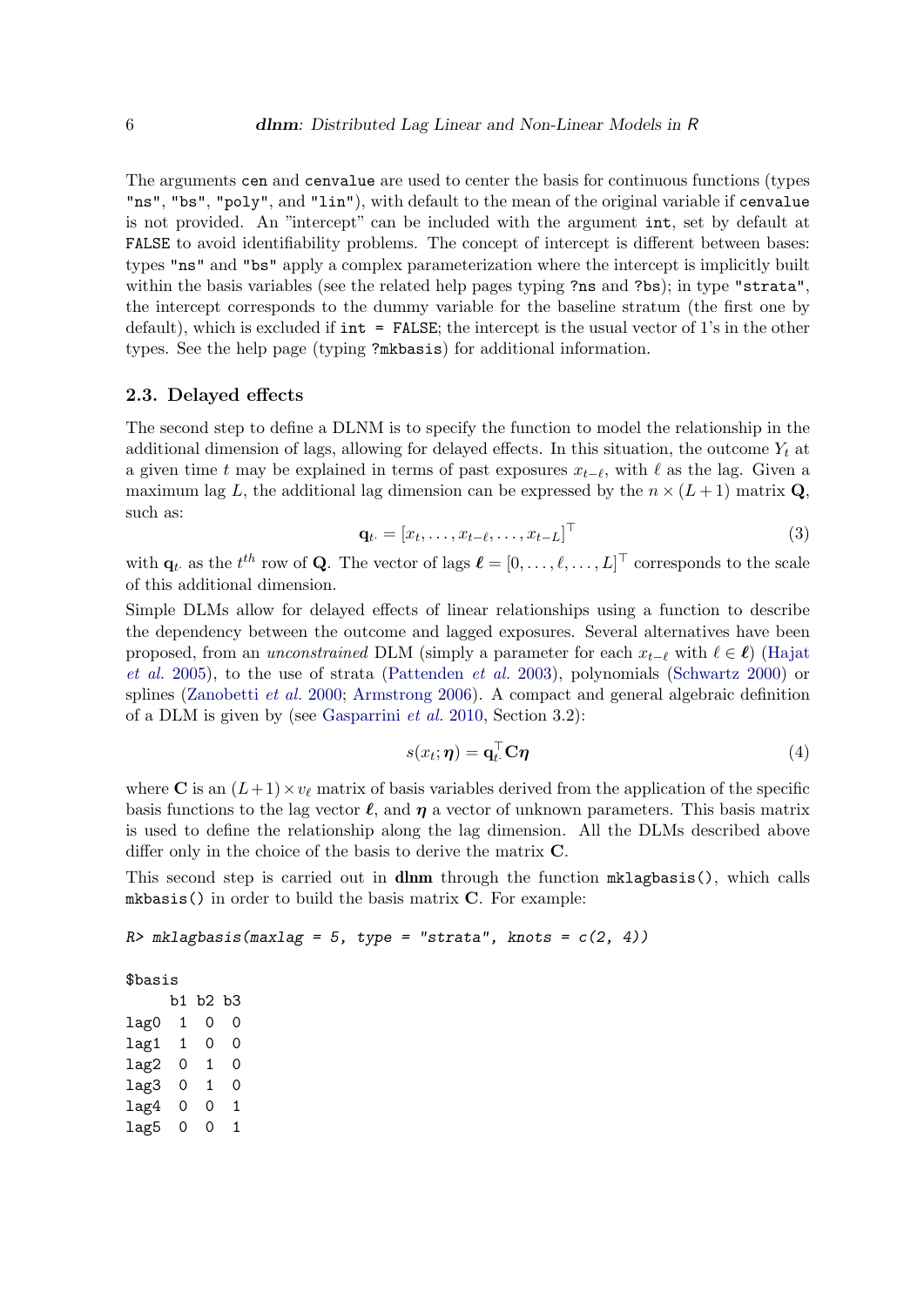```
$type
[1] "strata"
$df
[1] 3
$knots
[1] 2 4
$int
[1] TRUE
$maxlag
```
[1] 5

In this example, after the maximum lag is fixed at 5 through the first argument maxlag, the lag vector 0:maxlag, corresponding to  $\ell = [0, \ldots, 5]^T$ , is automatically created and the chosen function applied to it. In this case, a dummy parameterization with strata defined by the cut-off points 2 and 4 (right-open intervals) included in knots. The available functions, and the arguments to specify them, are essentially the same illustrated above for mkbasis(). The only difference is that the basis matrix is never centered and by default includes an intercept (int = TRUE, see ?mklagbasis). In addition, the knots (if not specified) are placed by default at equally-spaced values in the log scale, allowing more flexibility in the first lag period. The specific argument type = "integer" produces strata variables for each integer values, defining C as an identity matrix, and may be used to specify unconstrained DLMs.

# 3. Specifying a DLNM

<span id="page-6-0"></span>The last step in the specification of a DLNM involves the simultaneous definition of the relationship in the two dimensions of predictor and lags, as described in Sections [2.2](#page-3-0) and [2.3.](#page-5-0) In spite of the different terminology of non linearity and delayed effects, the two procedures are conceptually similar: to define a basis which expresses the relationship in the related space. This similarity is highlighted by the analogy of the two functions mkbasis() and mklagbasis().

DLNMs are then specified by the definition of a cross-basis, a bi-dimensional functional space describing at the same time the dependency along the range of the predictor and in its lag dimension. Algebraically, this reduces to concurrently apply the two transformations explained in  $(2)$  and  $(3)$ . First, choosing a basis for **x** to derive **Z**, then creating the additional lag dimension for each one of the derived basis variables of **x**, producing a  $n \times v_x \times (L+1)$ array  $\dot{\mathbf{R}}$ . With  $\mathbf{C}$  defined in [\(4\)](#page-5-2), a DLNM can be represented by:

<span id="page-6-1"></span>
$$
s(x_t; \boldsymbol{\eta}) = \sum_{j=1}^{v_x} \sum_{k=1}^{v_\ell} \mathbf{r}_{tj}^\top \mathbf{c}_{\cdot k} \eta_{jk} = \mathbf{w}_{t\cdot}^\top \boldsymbol{\eta}
$$
(5)

with  $w_t$  as the  $t^{th}$  row of the cross-basis matrix **W**. Additional details are given in [Gasparrini](#page-17-5) [et al.](#page-17-5) [\(2010,](#page-17-5) Section 4.2).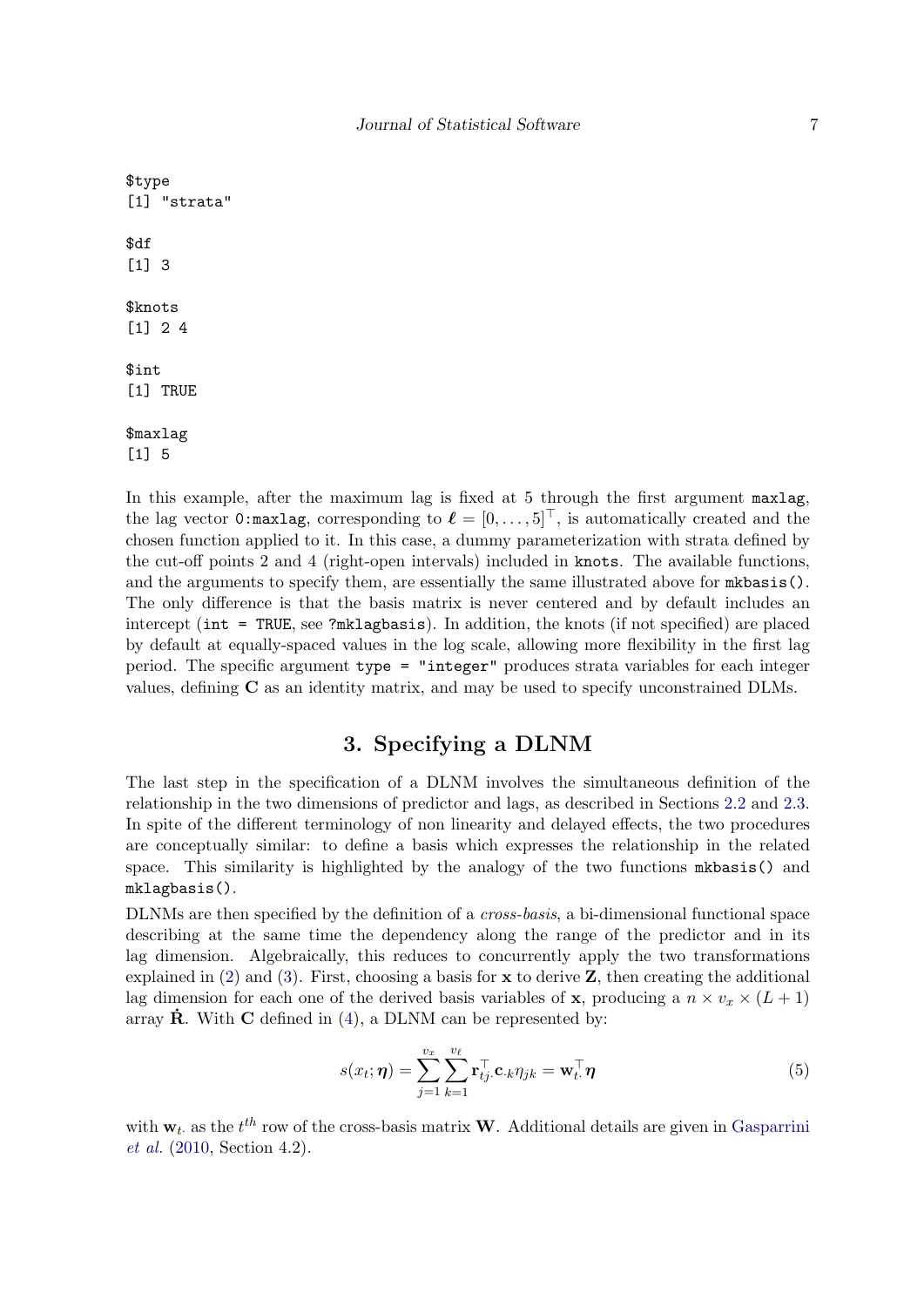Choosing a cross-basis amounts to selecting two sets of basis functions as described above, which will be combined to generate *cross-basis functions*. This is carried out by the function crossbasis(), which calls the functions mkbasis() and mklagbasis() to generate the two basis matrices Z and C, respectively, than combining them through a tensor product to produce W following  $(5)$ . This function can be applied to specify the two cross-bases for ozone and temperature in the example described in Section [2.1.](#page-2-3) The related code is:

```
R> basis.o3 <- crossbasis(chicagoNMMAPS$o3, vartype = "hthr",
+ varknots = 40.3, lagtype = "strata", lagknots = c(2, 6), maxlag = 10)
R> basis.temp <- crossbasis(chicagoNMMAPS$temp, vartype = "bs",
+ vardegree = 3, vardf = 6, cenvalue = 25, lagdf = 5, maxlag = 30)
```
The result is an object of class 'crossbasis', corresponding to the cross-basis matrix  $W$  in [\(5\)](#page-6-1) and the related arguments as attributes. The first argument x of crossbasis() is the predictor series, in this case chicagoNMMAPS\$o3 and chicagoNMMAPS\$temp available in the dataset included in the package (see ?chicagoNMMAPS). In the current implementation, the values in x are expected to represent an equally-spaced and ordered series, with the interval defining the lag unit. The series must be complete, although missing values are allowed (see Section [7\)](#page-15-0). The argument maxlag defines the maximum lag.

The other arguments are similar to those enumerated in Sections [2.2](#page-3-0) - [2.3.](#page-5-0) The function crossbasis() passes the arguments with prefix var- to mkbasis(), in order to specify  $Z$ , and the arguments with prefix  $lag-$  to  $mklag basis()$ , producing C. In this example, the cross-basis for ozone comprises a threshold function for the space of the predictor, with a linear relationship beyond 40.3  $\mu$ gr/m<sup>3</sup>, and a dummy parameterization assuming constant distributed lag effects along the strata of lags 0-1, 2-5 and 6-10. In contrast, the options for temperature are a cubic spline with 6 df (knots at equally-spaced percentiles by default) centered at  $25^{\circ}$ C, and a natural cubic spline (lagtype = "ns" by default) with 5 df (knots at equally-spaced values in the log scale of lags by default), up to a maximum of 30 lags.

As explained in Section [2.2,](#page-3-0) the basis variables for the space of the predictor are centered by default for continuous functions. The default centering point is the predictor mean, if not set with cenvalue (for example at 25<sup>°</sup>C for the cross-basis of temperature above). This value represents the reference for predicted effects from a DLNM (see Section [4\)](#page-8-0). The choice of the reference value does not affect the fit of the model, and different values may be chosen depending on interpretational issues. The reference in non-continuous functions is automatically set to the first interval in strata and integer, or to the flat region in lthr, hthr, dthr. As suggested in Section [2.2,](#page-3-0) it is strongly recommended to avoid the inclusion of an intercept in the basis for the predictor space (varint must be FALSE, as default), otherwise a rank-deficient cross-basis matrix will be specified, causing some of the cross-variables to be excluded in the regression model. A complete overview of the available options is given in the help page (typing ?crossbasis).

These choices may be checked by the function summary.crossbasis(). For example:

R> summary(basis.temp)

CROSSBASIS FUNCTIONS observations: 5114 range: -26.66667 , 33.33333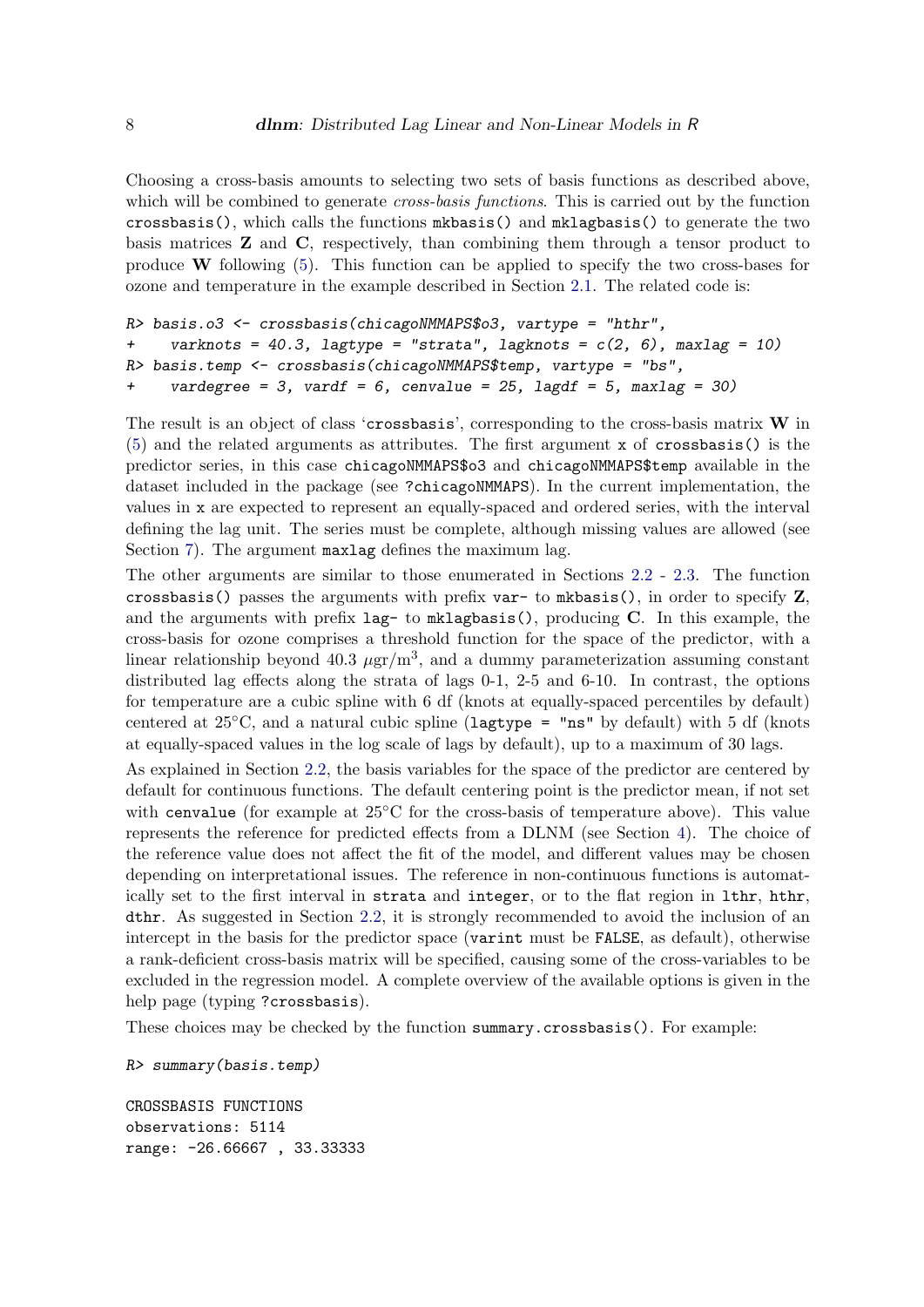```
total df: 30
maxlag: 30
BASIS FOR VAR:
type: bs with degree 3
df: 6 , knots at: 1.666667 10.55556 19.44444
boundary knots at -26.66667 33.33333
centered on 25
BASIS FOR LAG:
type: ns
df: 5 , knots at: 1.105502 3.322105 9.983144
boundary knots at 0 30
with intercept
```
The cross-basis matrices can be included in the model formula of a common regression function in order to estimate the corresponding parameters  $\eta$  in [\(5\)](#page-6-1). In the example, the final model includes also a natural cubic spline with 7 df/year to model the seasonal and long time trend components and a factor for day of the week, specified by the function ns() in the package splines, which needs to be loaded in the session. The code is:

```
R> library(splines)
R> model \leq glm(death \sim basis.temp + basis.o3 + ns(time, 7 * 14) + dow,
+ family = quasipoisson(), chicagoNMMAPS)
```
# 4. Predicting from a DLNM

<span id="page-8-0"></span>As shown in Section [3,](#page-6-0) the specification of a DLNM involves a complex parameterization of the exposure series, but the estimation of the parameters  $\eta$  is carried out with common regression commands. However, the meaning of such parameters, which define the relationship along two dimensions, is not straightforward. Interpretation can be aided by the prediction of lag-specific effects on a grid of suitable exposure values and the  $L + 1$  lags. In addition, the overall effects, predicted from exposure sustained over lags  $L$  to 0, can be computed by summing the lag-specific contributions. The algebraic details to derive such estimates have been described elsewhere (see [Gasparrini](#page-17-5) et al. [2010,](#page-17-5) Section 4.3).

Predicted effects are computed in **dlnm** by the function **crosspred**(). The following code computes the prediction for ozone and temperature in the example:

```
R> pred.o3 <- crosspred(basis.o3, model, at = c(0.65, 40.3, 50.3))
R> pred.temp <- crosspred(basis.temp, model, by = 2)
```
The first two arguments passed to crosspred() are the object of class 'crossbasis' and the model object used for estimation. The vector of exposure values for which the effects must be predicted may be directly specified by the argument at, as in the first example above. Here I chose the integers from 0 to 65  $\mu$ gr/m<sup>3</sup> in ozone, plus the value of the chosen threshold and 10 units above (40.3 and 50.3  $\mu$ gr/m<sup>3</sup>, respectively). The values are automatically ordered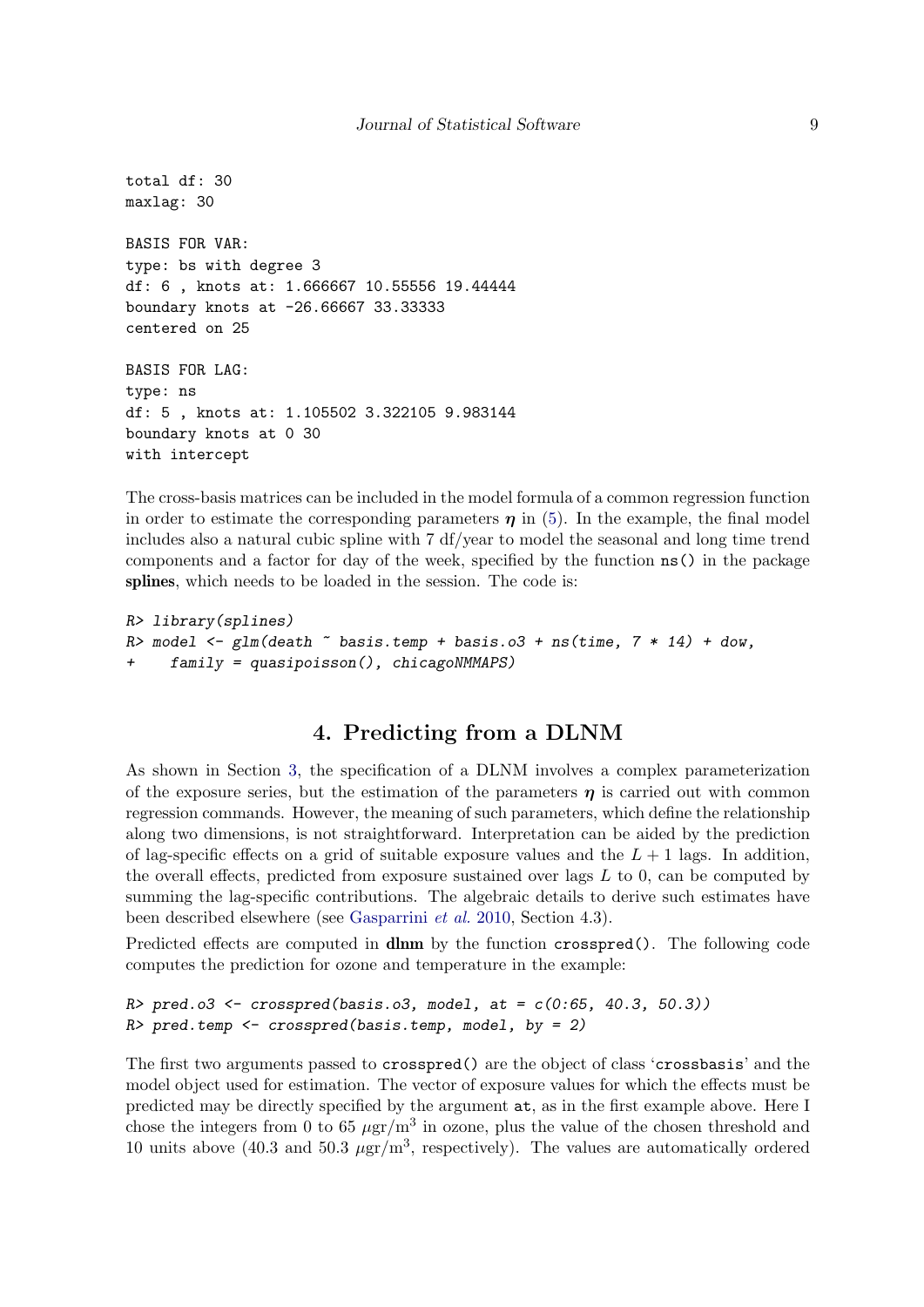and made unique. Alternatively, the vector may be selected through the arguments by, from, to, as in the second example above. In this case I simply chose rounded values within the temperature range with an increment of  $2^{\circ}$ C. The function crosspred() extracts from model the parameters (coefficients and (co)variance matrix) corresponding to the cross-basis variables through method functions coef() and vcov(). For model classes for which such methods are not available, the parameters must be manually extracted and included in the arguments coef and vcov. The function then calls crossbasis() to build a prediction crossbasis and to generate the predicted effects and standard errors given the parameters in model.

The result is a list object of class 'crosspred' which stores the predicted effects. It includes a matrix of lag-specific effects and a vector of overall effects, with corresponding matrix and vector of standard errors. If model includes a log or logit link, exponentiated effects and confidence intervals are returned as well. The confidence level of the intervals is defined by the argument ci.level, with default 0.95. The argument cumul (default to FALSE) adds the matrices of cumulative effects and standard errors along lags.

The results stored in the 'crosspred' object can be directly accessed to obtain specific figures or customized graphs other than those produced by dlnm plotting functions, illustrated in Section [5.](#page-9-0) For example, the overall effect for the 10-unit increase in ozone, expressed as RR and 95% confidence intervals, can be derived by:

R> pred.o3\$allRRfit["50.3"]

50.3 1.05387

R> cbind(pred.o3\$allRRlow, pred.o3\$allRRhigh)["50.3",]

[1] 1.003354 1.106930

See the help page (typing ?crosspred) for additional information.

# 5. Representing a DLNM

<span id="page-9-0"></span>The bi-dimensional exposure-response relationship estimated by a DLNM may be difficult to summarize. A general description is provided by the graphical representation of the association. The method functions  $plot()$ , lines() and points() for class 'crosspred' offer flexible plotting tools to aid the interpretation of results. The method plot() calls high-level functions plot.default(), persp() and filled.contour() to produce scatter plots, 3-D and contour plots of overall and lag-specific effects. These methods allow the user to specify the whole range or arguments of the plotting functions above, providing complete flexibility in the choice of colours, axes, labels and other graphical parameters. Methods lines() and points() may be used as low-level plotting functions to add lines or points to an existing plot.

For example, the association between ozone and mortality can be summarized by the RR for an increase of [1](#page-10-0)0  $\mu$ gr/m<sup>3</sup> above the threshold at each lag. This plot, illustrated in Figure 1 (left), is obtained by: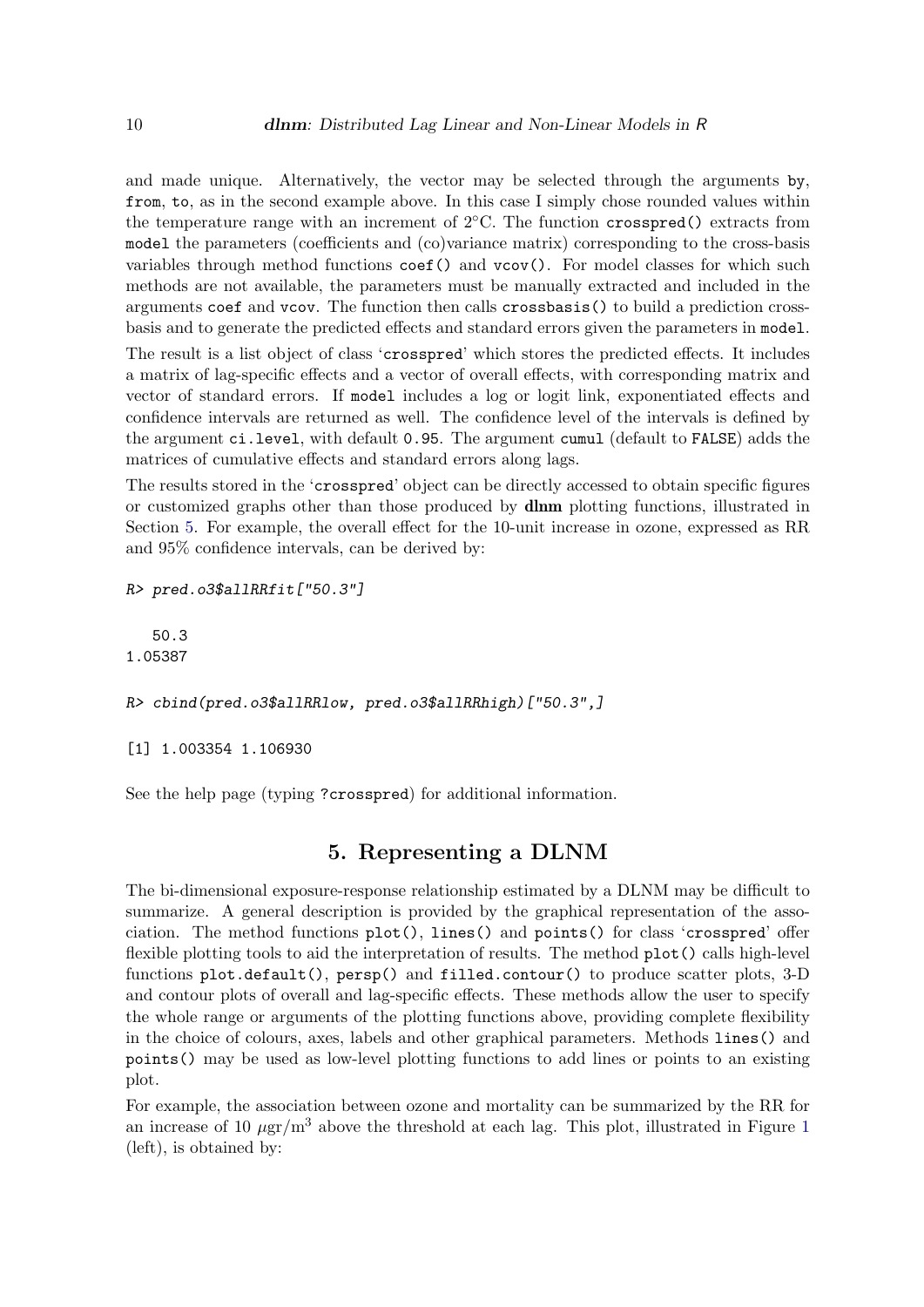<span id="page-10-0"></span>

Figure 1: Lag-specific (left) and overall (right) effects on all-cause mortality for a 10-unit increase in ozone above the threshold  $(40.3 \ \mu gr/m^3)$ . Chicago 1987–2000.

### $R$  > plot(pred.o3, "slices", type = "p", pch = 19, cex = 1.5, var = 50.3,  $ci$  = "bars", ylab = "RR", main = "Lag-specific effects")

The first argument x of the method function plot() indicates the object of class 'crosspred' where the results are stored. The second argument ptype = "slices" specifies the type of plot, in this case a slice of the matrix of predicted effect along the space of the lag at the predictor value var=50.3, corresponding to the 10-unit increase above the threshold set at  $40.3 \,\mu\text{gr}/\text{m}^3$ . The argument ci indicates the plot type for confidence intervals. Exponentiated effects are automatically returned for models with log or logit links, or forced by the argument exp. Cumulative effects may be plotted with cumul=TRUE, if this option has been previously set when generating the prediction with crosspred(). Additional parameters are passed to the high-level plotting function (plot.default() in this example) to define points, title and the axis labels. See the help of the original high-level functions for additional details and a complete list of the arguments.

Following the conceptual definition described in Section [1.1,](#page-0-0) the left plot in Figure [1](#page-10-0) can be read using two different perspectives: it represents the increase in risk in each  $t + \ell$  future day following a single exposure at 50.3  $\mu$ gr/m<sup>3</sup> in ozone at day t (forward interpretation), or otherwise the contributions of each  $t - \ell$  past day with ozone at 50.3  $\mu$ gr/m<sup>3</sup> to the increase in risk at day t (backward interpretation).

Alternatively, it is possible to plot the overall effect, computed by summing the lag-specific contributions via the argument ptype = "overall":

```
R plot(pred.o3, "overall", ci = "lines", ylim = c(0.95, 1.25), lwd = 2,
+ col = 4, xlab = "Ozone", ylab = "RR", main = "Overall effect")
```
The plot is shown in Figure [1](#page-10-0) (right). Note the different representation of confidence intervals obtained by the argument ci, and non-default colour and line type.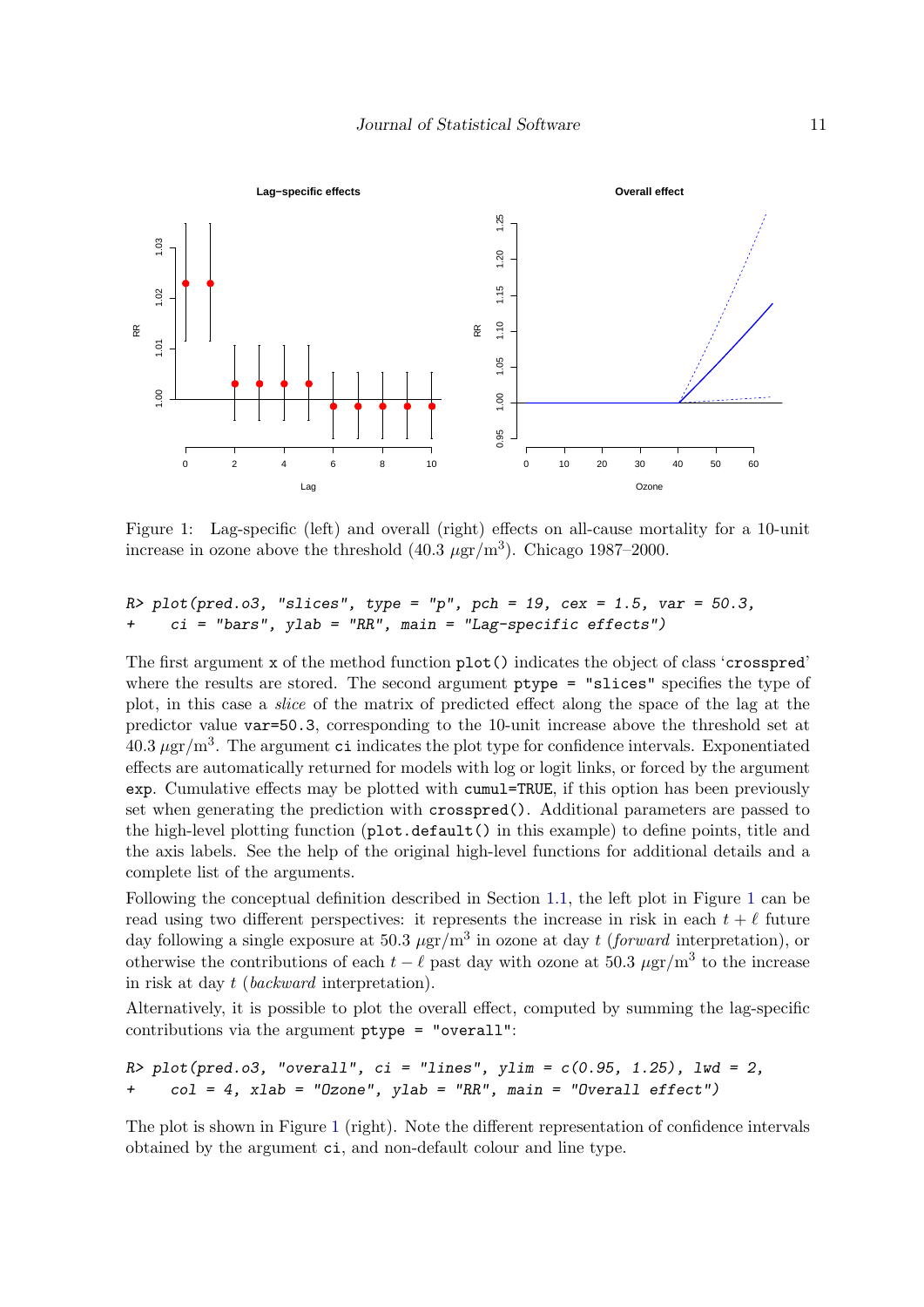<span id="page-11-0"></span>

Figure 2: Three-dimensional graphs of the exposure-response relationship between temperature and all-cause mortality, with reference at 25◦C. Chicago 1987–2000.

A more detailed approach is instead required to represent the smooth relationship between temperature and mortality, where splines functions have been used to define the dependency in both dimensions. A general description of this complex dependency may be given using 3-D and contour graphs (the default ptype = "3d" or ptype = "contour"), which illustrates the effect surface given by the whole grid of predicted effects. The graphs, shown in Figure [2,](#page-11-0) are obtained by:

```
R> plot(pred.temp, xlab = "Temperature", theta = 240, phi = 40,
+ ltheta = -185, zlab = "RR", main = "3D graph")
R> plot(pred.temp, "contour", plot.title = title(xlab = "Temperature",
+ ylab = "Lag", main = "Contour graph"), key.title = title("RR"))
```
The reference point (here  $25^{\circ}$ C) is the value at which the crossbasis functions have been centered in crossbasis(). Arguments theta, phi, ltheta and plot.title, key.title are used to modify the perspective and lighting in the 3-D plot and the labels in the contour plot, respectively. Other additional parameters may be specified as well (see ?persp and ?filled.contour).

Tri-dimensional or contour plots offer a comprehensive summary of the relationship, but are limited in their ability to inform on effects at specific values of predictor or lags. In addition, they are also limited for inferential purposes, as the uncertainty of the estimated effects is not reported. A more comprehensive picture is given by Figure [3,](#page-12-1) obtained by:

```
R> plot(pred.temp, "slices", var = -20, ci = "n", ylim = c(0.95, 1.22),
+ 1wd = 1.5)
R> for(i in 1:2) lines(pred.temp, "slices", var = c(0, 32)[i], col = i + 2,
+ 1wd = 1.5R> legend("topright", paste("Temperature =", c(-20, 0, 32)), col = 2:4,
```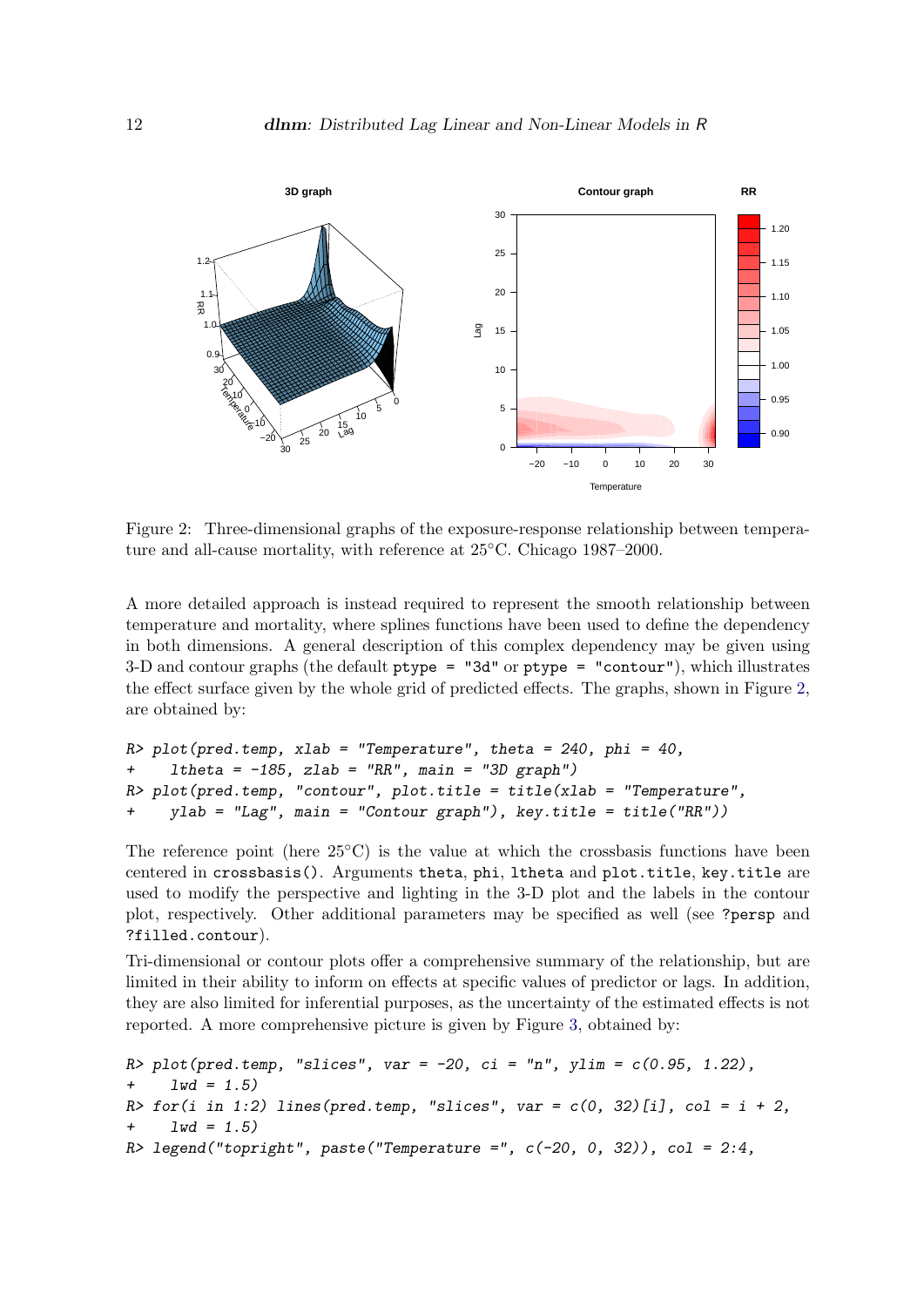<span id="page-12-1"></span>

Figure 3: Lag-specific effects at different temperatures (left panel, and right column in right panel) and temperature-specific effects at different lags (left column in right panel) on allcause mortality, with reference at 25◦C. The right panel also shows 99% confidence intervals. Chicago 1987–2000.

```
+ 1wd = 1.5)
R plot(pred.temp, "slices", var = c(-20, 0, 32), lag = c(0, 5, 20),
+ ci.level = 0.99, xlab = "Temperature",
+ ci.arg = list(density = 20, col = grey(0.7)))
```
Figure [3](#page-12-1) (left) shows predicted lag-specific effects for temperature values selected by the argument var in plot() and lines(). Alternatively, Figure [3](#page-12-1) (right) illustrates a multiple plot of predicted effects along temperature for specific lags (left), and the same lag-specific effect plotted in Figure [3](#page-12-1) (right), together with 99% confidence intervals. The arguments var and lag define the values in the two dimensions, while ci.level specifies the confidence level of the intervals. The argument ci.arg includes a list of arguments to be passed to low-level plotting functions, which draw confidence intervals. In this case, the default ci = "area" calls the function polygon(), and the arguments in ci.arg are used to select a shading area with increased grey contrast. However, plotting features such as labels and titles may not be included in this automatic multi-plot representation.

These graphs suggest different patterns for the effects of hot and cold temperatures, with a very strong and immediate effect of heat and a more delayed association with cold, negative in the very first lags. This analytical level is not obviously reached with simpler models.

# 6. Modeling strategies

<span id="page-12-0"></span>The DLNM framework offers the opportunity to specify a wide selection of models through the choice of the basis functions for each of the two dimensions of predictor and lags. The example illustrated in the previous sections represents one of the potential modeling alternatives. In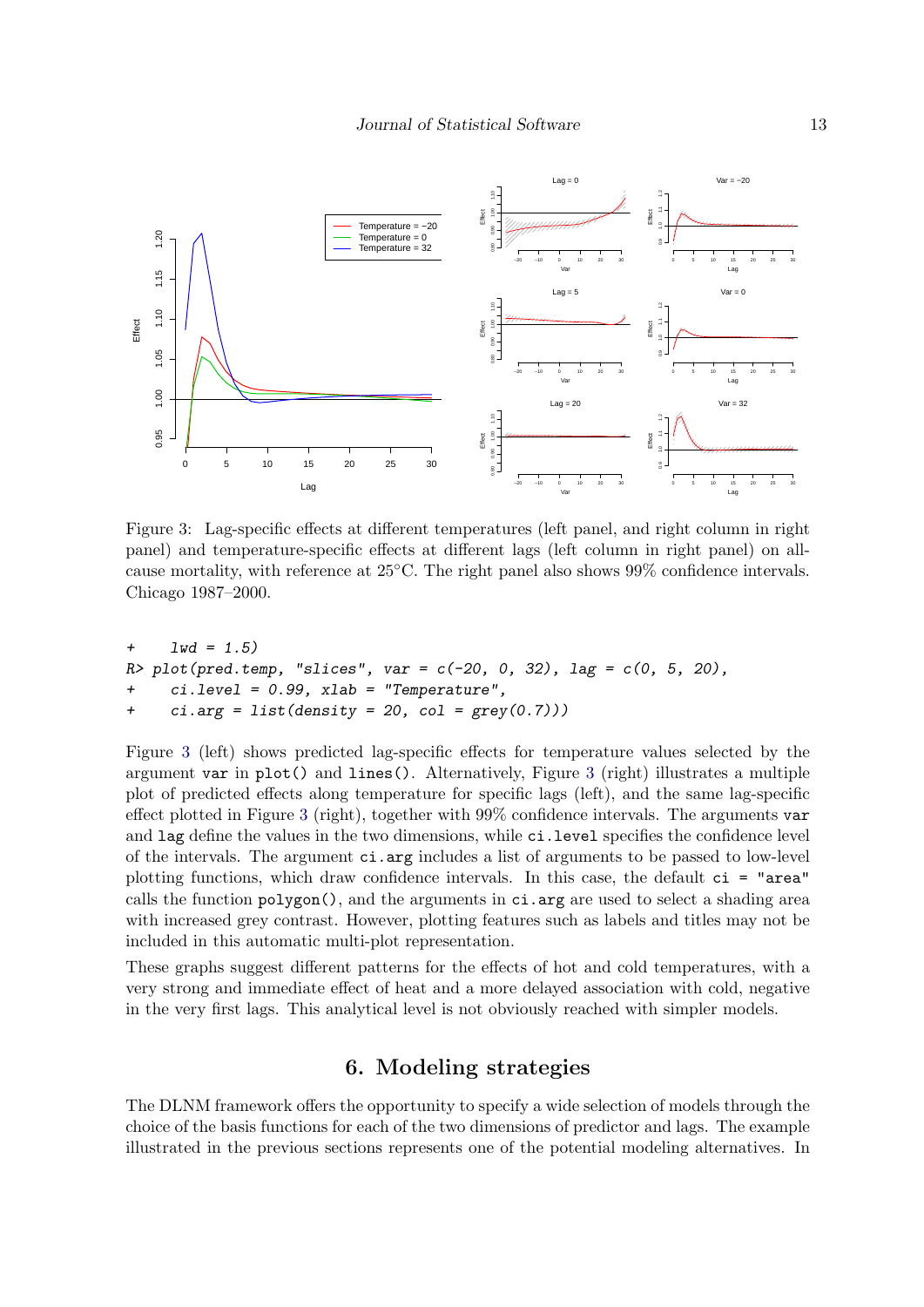order to discuss the flexibility of the methodology, and the related problems with model selection, a comparison with different models to estimate the association with temperature is shown below. Specifically, polynomial and strata functions are selected for the space of the predictor, while keeping the same natural cubic spline to model the distributed lag curve up to 30 days of lag. The code to specify the cross-basis, run the models and predict the effect is:

```
R> basis.temp2 <- crossbasis(chicagoNMMAPS$temp, vartype = "poly",
+ vardegree = 6, cenvalue = 25, lagdf = 5, maxlag = 30)
R> model2 <- update(model, .<sup>~</sup>. - basis.temp + basis.temp2)
R> pred.temp2 <- crosspred(basis.temp2, model2, by = 2)
R> basis.temp3 <- crossbasis(chicagoNMMAPS$temp, vartype = "dthr",
+ varknots = 25, lagdf = 5, maxlag = 30)
R model3 <- update(model, \ldots - basis.temp + basis.temp3)
R> pred.temp3 <- crosspred(basis.temp3, model3, by = 2)
```
The first alternative proposes, for the predictor dimension, a polynomial function with the same degrees of freedom as the original cubic spline in Section [5.](#page-9-0) The second model is based on a simpler double threshold function with a single threshold placed at  $25°C$ , previously identified as the point of minimum mortality. This choice also facilitates the comparison of the models, as this is the centering point for the other two continuous functions. The overall effect estimated by the three models is displayed in Figure [4](#page-14-0) (left), produced by the code:

```
R> plot(pred.temp, "overall", ylim = c(0.5, 2.5), ci = "n", lwd = 1.5,
+ main = "Overall effect")
R > lines(pred.temp2, "overall", col = 3, lty = 2, lwd = 2)
R > lines(pred.temp3, "overall", col = 4, lty = 4, lwd = 2)
R> legend("top", c("natural spline", "polynomial", "double threshold"),
+ col = 2:4, lty = c(1:2, 4), lwd = 1.5, inset = 0.1, cex = 0.8)
```
As expected, the alternative models produce different results. In particular, the polynomial model estimates a "wiggly" relationship for cold temperatures, if compared to the original cubic spline with equally-spaced knots. Instead, the two functions provide very close estimates for the effect of hot temperatures. Conversely, while the linearity assumption of the double threshold model seems adequate to model the dependency for cold, there is some evidence that this approach tends to underestimate the effect of heat. A second comparison of the estimated distributed lag curves is illustrated in Figure [4](#page-14-0) (right), following:

```
R> plot(pred.temp, "slices", var = 32, ylim = c(0.95, 1.22), ci = "n",
+ lwd = 1.5, main = "Lag-specific effect")
R> lines(pred.temp2, "slices", var = 32, col = 3, lty = 2, lwd = 2)
R> lines(pred.temp3, "slices", var = 32, col = 4, lty = 4, lwd = 2)
R> legend("top", c("natural spline", "polynomial", "double threshold"),
+ col = 2:4, lty = c(1:2, 4), inset = 0.1, cex = 0.8)
```
Although exactly the same function for the space of lag was selected in all the three models, a different choice for the predictor dimension provides different estimates of the distributed lag curve, representing the effect at 32◦C compared to the common reference point of 25◦C.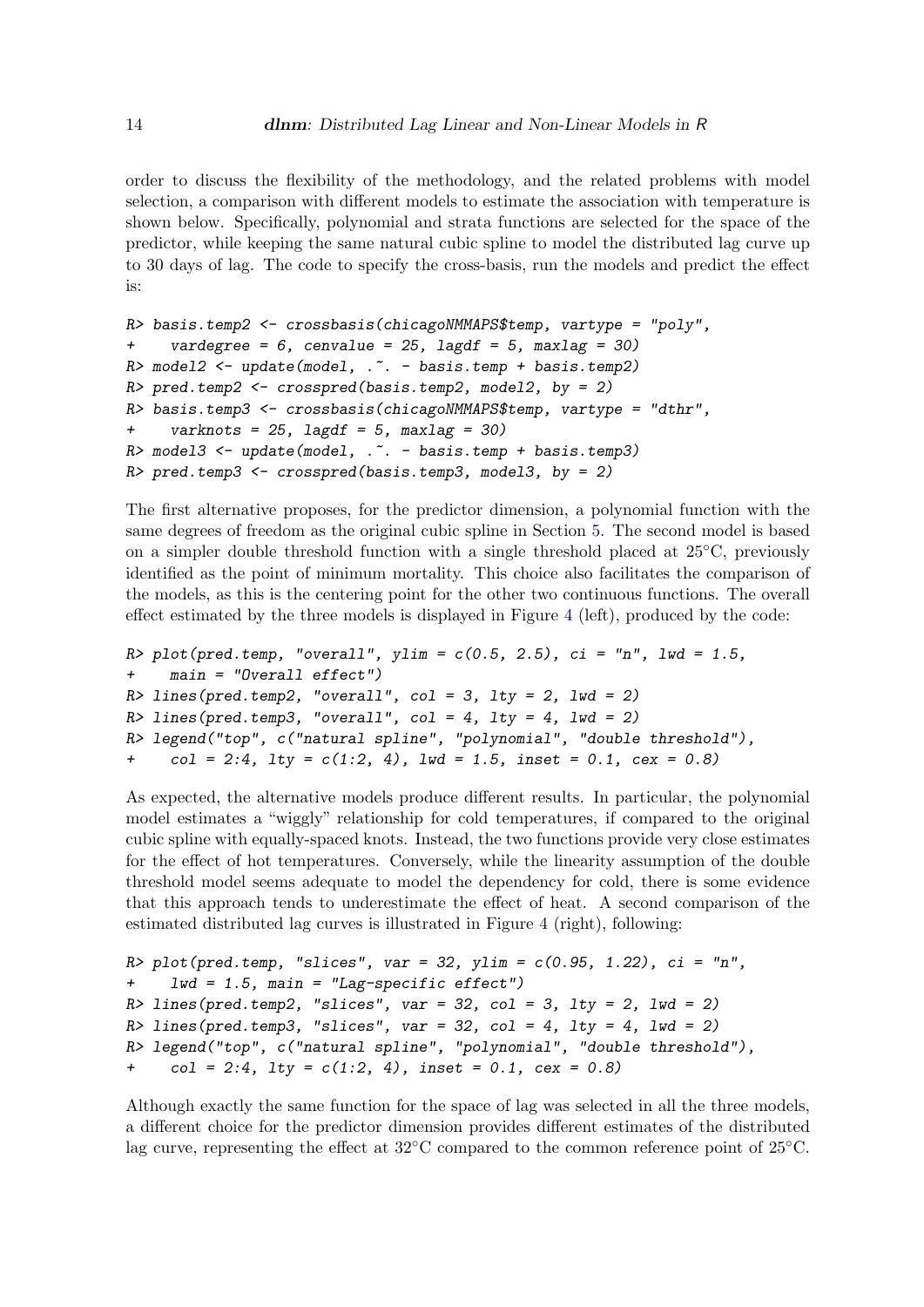<span id="page-14-0"></span>

Figure 4: Overall effect (left) and lag-specific effect at 32◦C (right) of temperature on all-cause mortality for 3 alternative models, with reference at 25◦C. Chicago 1987-2000.

In particular, the spline and polynomial models produce very similar effects (as expected, given the almost identical fit in the other dimension for the hot tail), while the curve for the double threshold models shows quite a different shape. Specifically, the suggestion of an harvesting effect (the negative estimate at longer lags) may represent an artifact due to the lack of flexibility of this model.

Such richness in the specification of different alternatives is tempered by the lack of general criteria to select, among the available choices, the best model to summarize the association. In the example above, I showed a clear preference for the spline model. This choice is based both on knowledge of the properties of the function, such as flexibility and stability, and on reasonable arguments given the results plotted in Figure [4.](#page-14-0) However, this conclusion is questionable, and not grounded on solid and general statistical selection criteria. Moreover, the conclusion is based on several a-priori choices, just like the threshold location or the number of knots or polynomial degree.

Generally, within DLNMs, two different levels of selection may be described. The first one pertains to the specification, in both dimensions, of different functions. As illustrated above, this choice should be based both on the plausibility of the assumed exposure-response shape, and on a compromise between complexity, generalizability and ease of interpretation. The second level focuses on different choices within a specific function, such as the number and location of knots for the definition of a spline basis. The latter is more difficult to address, although not inherent to DLNM development. Several researchers have investigated this issue within time series analysis, proposing methods based on information criteria (Akaike, Bayesian and other variants), partial autocorrelation or (generalized) cross-validation [\(Peng](#page-18-10) [et al.](#page-18-10) [2006;](#page-18-10) [Baccini](#page-17-13) et al. [2007\)](#page-17-13). The user may apply the same methods within DLNMs, but he should bear in mind that the bi-dimensional nature of these models brings along additional complexities, such as the definition of the maximum lag. Moreover, the evidence on the performance of different criteria is not conclusive, and this represents an issue of current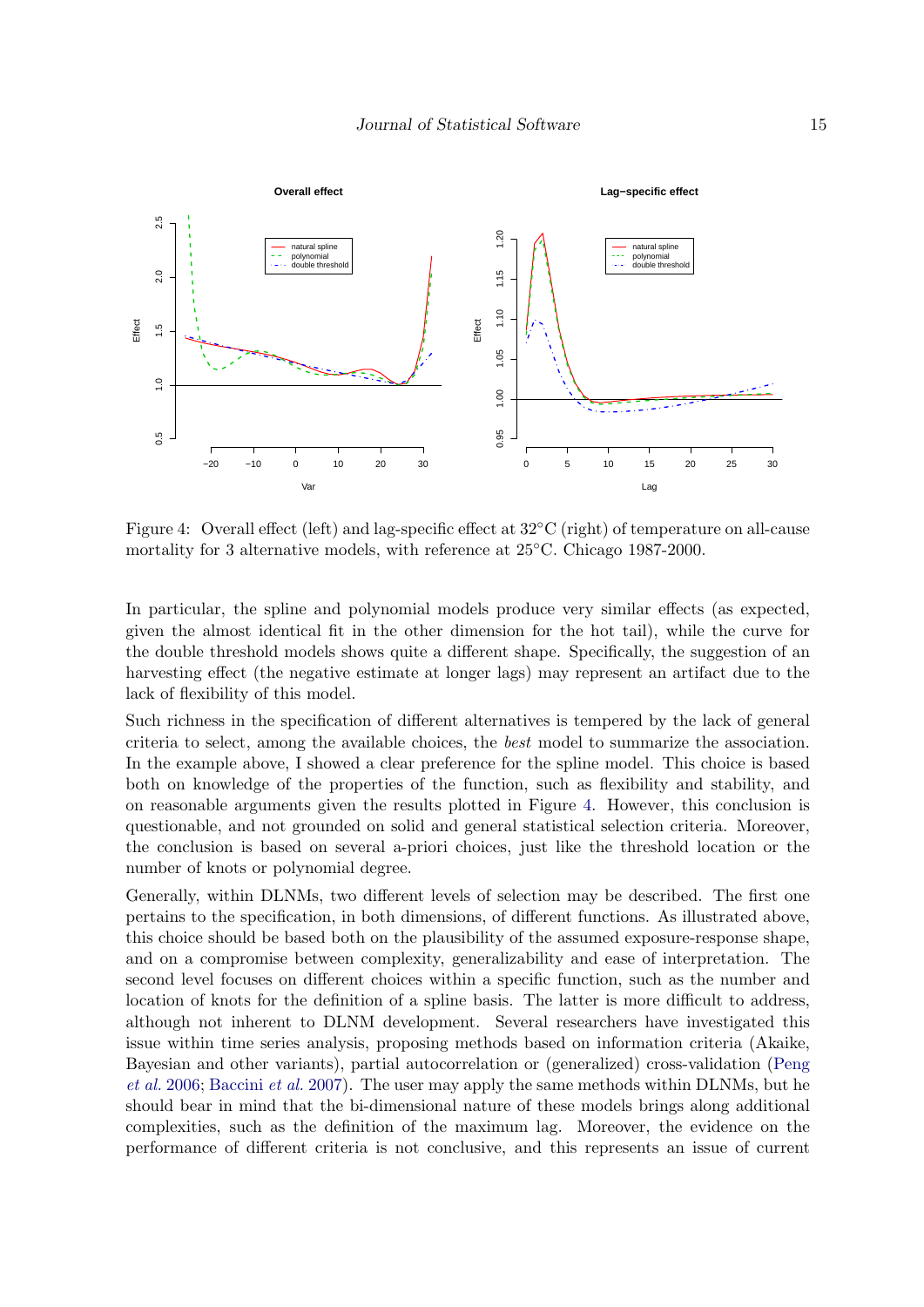debate [\(Dominici](#page-17-14) et al. [2008\)](#page-17-14). Further research is needed to provide some guidance on model selection within DLNMs.

Alternative approaches may be suggested. [Muggeo](#page-17-4) [\(2008\)](#page-17-4) proposed a model with a constrained segmented parameterization for the space of the predictor, and a doubly penalized spline-based distributed lag parameterization. This methods includes an automatic selection for the threshold(s) and for the smoothness of the distributed lag curve, and it is fully implemented in the R package **modTempEff** [\(Muggeo](#page-18-5) [2010\)](#page-18-5). The comparison of such an approach with flexible DLNMs which relax the assumptions on the shape in the dimension of the predictor may provide some additional insights on the relationship.

# 7. Data requirements

<span id="page-15-0"></span>The DLNMs framework introduced in this paper is developed for time series data. The general expression of the basic model in [\(1\)](#page-2-2) allows this methodology to be applied to any family distribution and link function within (generalized) linear models (GLM), with extensions to generalized additive models (GAM) or models based on generalized estimating equations (GEE). However, the current implementation of DLNMs requires single series of equallyspaced, complete and ordered data.

Each value in the series of transformed variables is computed also using previous observations included in the selected lag period. Therefore, the first maxlag observations in the transformed variables are set to NA. Missing values in x are allowed, but, for the same reason, the same and the next maxlag transformed values will be set to NA. Although correct, this could generate computational problems for DLNMs with long lag periods in the presence of scattered missing observations. Some imputation methods may be considered in this case.

One of the main advantages of the dlnm package is that the user can perform DLNMs with standard regression functions, simply including the cross-basis matrix in the model formula. Its use is straightforward with the functions  $\text{lm}()$ ,  $\text{glm}()$  or  $\text{gam}()$  (package **mgcv**, see [Wood](#page-18-8) [2006\)](#page-18-8). However, the user can apply different regression functions, compatibly with the time series structure of the data. These functions should have methods for  $\text{coef}(\text{)}$  and  $\text{vcov}(\text{)}$ , or alternatively the user must extract the parameters and include them in the arguments coef and vcov of crosspred() (see Section [4\)](#page-8-0).

# 8. Future developments

<span id="page-15-1"></span>The conceptual framework depicted in Section [1.1](#page-0-0) is general, and may be applied to other study designs and data structures other than time series. This idea is hidden by the ordered nature of the time series approach, where each observation is naturally included in a temporal sequence specified by the index  $t$ . This represents the unique temporal scale of the study design, and the lag dimension, which lies on the same scale, is automatically defined as  $t - \ell$ . The temporal structure of different study designs may be more complex, implying multiple time scales. However, the lag dimension can be still expressed through *exposure histories* for each observation, defining an additional temporal scale. This step involves a slightly different definition of the matrix  $\mathbf Q$  in [\(3\)](#page-5-1), where each  $\mathbf q_i$  represents the exposure history for the observation i from the exposure vector  $x$ , which does not express anymore a series of observations ordered in time. Interestingly, the conceptual and algebraical process outlined above,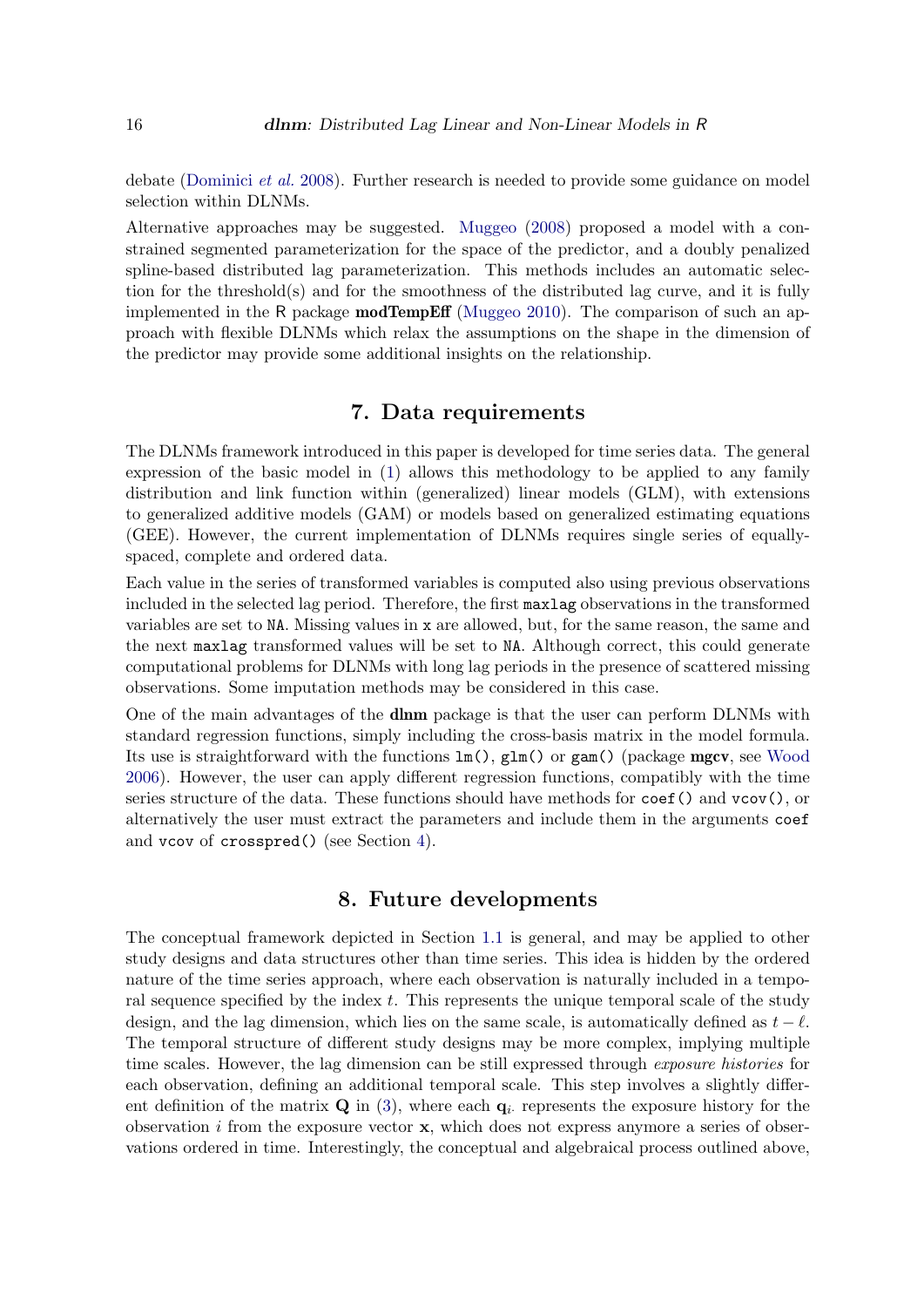concerning the definition, prediction and representation of DLNMs, still applies. Preliminary tests on the application of the functions included in the package dlnm in case-control, cohort and longitudinal data are promising. Further development may lead to a general framework to describe delayed effects, which spans different study designs.

The current implementation of **dlnm** only comprises completely parametric methods to specify the model in [\(1\)](#page-2-2). A potential alternative is offered by generalized additive models (GAM) based on penalized splines [\(Wood](#page-18-8) [2006\)](#page-18-8). Specification and estimation methods for tensor product bases for bivariate smoothing, closely related to the DLNM definition, have been already developed in this framework, and well implemented in the R package mgcv. This methodology show clear advantages, primarily the higher flexibility and automatic smoothness selection. Interestingly, the algebraic development of cross-basis described in [\(5\)](#page-6-1) is still valid, and the actual problem reduces to define suitable penalization methods for the parameters of the cross-basis functions. An extension of DLNMs with penalized splines is currently under development.

# 9. Final comments

<span id="page-16-0"></span>The class of DLNMs represents a unified framework to describe phenomena showing both non-linear and delayed effects. The main advantage of this model family is to unify many of the previous methods to deal with delayed effects in a unique framework, also providing more flexible alternatives regarding the shape of the relationships. The specification of a DLNM involves only the choice of two bases to generate the cross-basis functions in [\(5\)](#page-6-1), including, for example, linear thresholds, strata, polynomials, and spline transformations.

This flexibility is retained in the implementation of the methodology in the **dlnm** package, which provides functions to specify the model, predict the effects and plot the results. Several different models with an increasing level of complexity can be performed using a simple and general procedure. The example included in this paper illustrates the application of these functions to describe the association between two environmental stressors and mortality, although the framework is easily generalized to other applications. The package includes a thorough documentation of the functions. An overview of its capabilities, together with an update of the last advancements, is provided in the vignette dlnmOverview accompanying the implementation.

The separation of cross-basis specification and parameters estimation offers several advantages. First, as illustrated in the example, more than one variable showing delayed effects can be transformed through cross-basis functions and included in the model. Second, standard regression commands can be used for estimation, with the default set of diagnostic tools and related functions. More importantly, this implementation provides an open platform where additional models specified with different regression commands can be implemented, aiding the development of the methodology in other contexts or study designs.

# Acknowledgments

Distributed lag non-linear models were originally conceived and applied by [Armstrong](#page-17-6) [\(2006\)](#page-17-6), who also provided useful comments on this contribution. The author is grateful to the two anonymous reviewers for their interesting and constructive reviews, which noticeably contributed to improve the manuscript.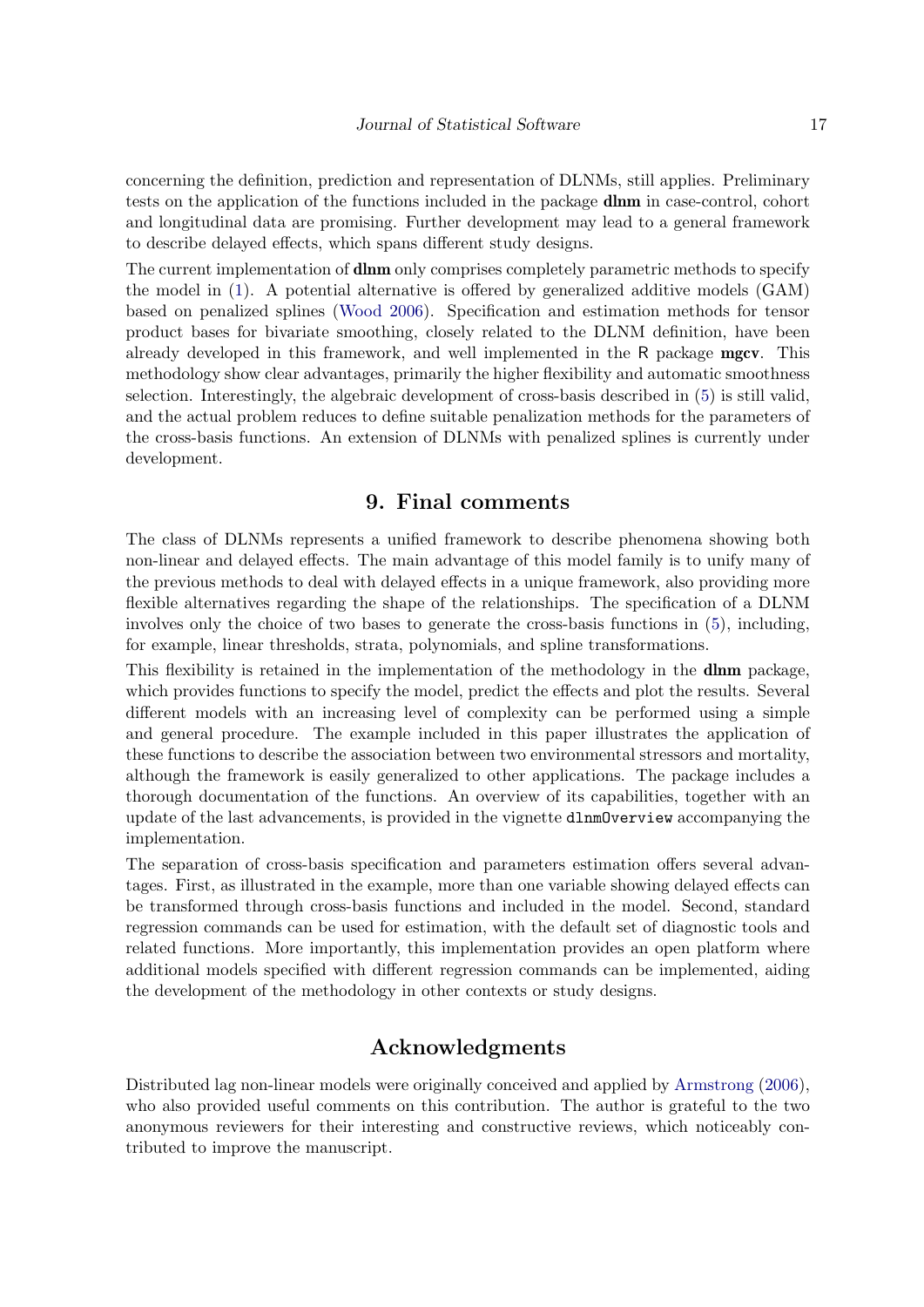# References

- <span id="page-17-2"></span>Almon S (1965). "The Distributed Lag between Capital Appropriations and Expenditures." Econometrica, 33, 178–196.
- <span id="page-17-6"></span>Armstrong B (2006). "Models for the Relationship Between Ambient Temperature and Daily Mortality." *Epidemiology*, **17**(6), 624–31.
- <span id="page-17-13"></span>Baccini M, Biggeri A, Lagazio C, Lertxundi A, Saez M (2007). "Parametric and Semi-Parametric Approaches in the Analysis of Short-Term Effects of Air Pollution on Health." Computational Statistics and Data Analysis, 51(9), 4324–4336.
- <span id="page-17-0"></span>Braga AL, Zanobetti A, Schwartz J (2001). "The Time Course of Weather-Related Deaths."  $Epidemiology, 12(6), 662-7.$
- <span id="page-17-11"></span>Daniels MJ, Dominici F, Samet JM, Zeger SL (2000). "Estimating Particulate Matter-Mortality Dose-Response Curves and Threshold Levels: An Analysis of Daily Time-Series for the 20 Largest US Cities." American Journal of Epidemiology, 152(5), 397.
- <span id="page-17-8"></span>Dobson AJ, Barnett AG (2008). An Introduction to Generalized Linear Models. 3rd edition. CRC Press/Chapman & Hall.
- <span id="page-17-9"></span>Dominici F (2004). "Time-Series Analysis of Air Pollution and Mortality: A Statistical Review." Research Report 123, Health Effects Institute.
- <span id="page-17-10"></span>Dominici F, McDermott A, Hastie TJ (2004). "Improved Semiparametric Time Series Models of Air Pollution and Mortality." Journal of the American Statistical Association, 99(468), 938–949.
- <span id="page-17-14"></span>Dominici F, Wang C, Crainiceanu C, Parmigiani G (2008). "Model Selection and Health Effect Estimation in Environmental Epidemiology." Epidemiology, 19(4), 558–60.
- <span id="page-17-7"></span>Gasparrini A, Armstrong B (2010). dlnm: Distributed Lag Non-Linear Models. R package version 1.4.1, URL <http://CRAN.R-project.org/package=dlnm>.
- <span id="page-17-5"></span>Gasparrini A, Armstrong B, Kenward MG (2010). "Distributed Lag Non-Linear Models." Statistics in Medicine, 29(21), 2224–2234.
- <span id="page-17-1"></span>Goodman PG, Dockery DW, Clancy L (2004). "Cause-Specific Mortality and the Extended Effects of Particulate Pollution and Temperature Exposure." Environmental Health Perspectives, **112**(2), 179–85.
- <span id="page-17-12"></span>Hajat S, Armstrong BG, Gouveia N, Wilkinson P (2005). "Mortality Displacement of Heat-Related Deaths: A Comparison of Delhi, Sao Paulo, and London." Epidemiology, 16(5), 613–20.
- <span id="page-17-4"></span>Muggeo VM (2008). "Modeling Temperature Effects on Mortality: Multiple Segmented Relationships with Common Break Points." Biostatistics, 9(4), 613–620.
- <span id="page-17-3"></span>Muggeo VM, Hajat S (2009). "Modelling the Nonlinear Multiple-Lag Effects of Ambient Temperature on Mortality in Santiago and Palermo: A Constrained Segmented Distributed Lag Approach." Occupational Environmental Medicine, **66**(9), 584.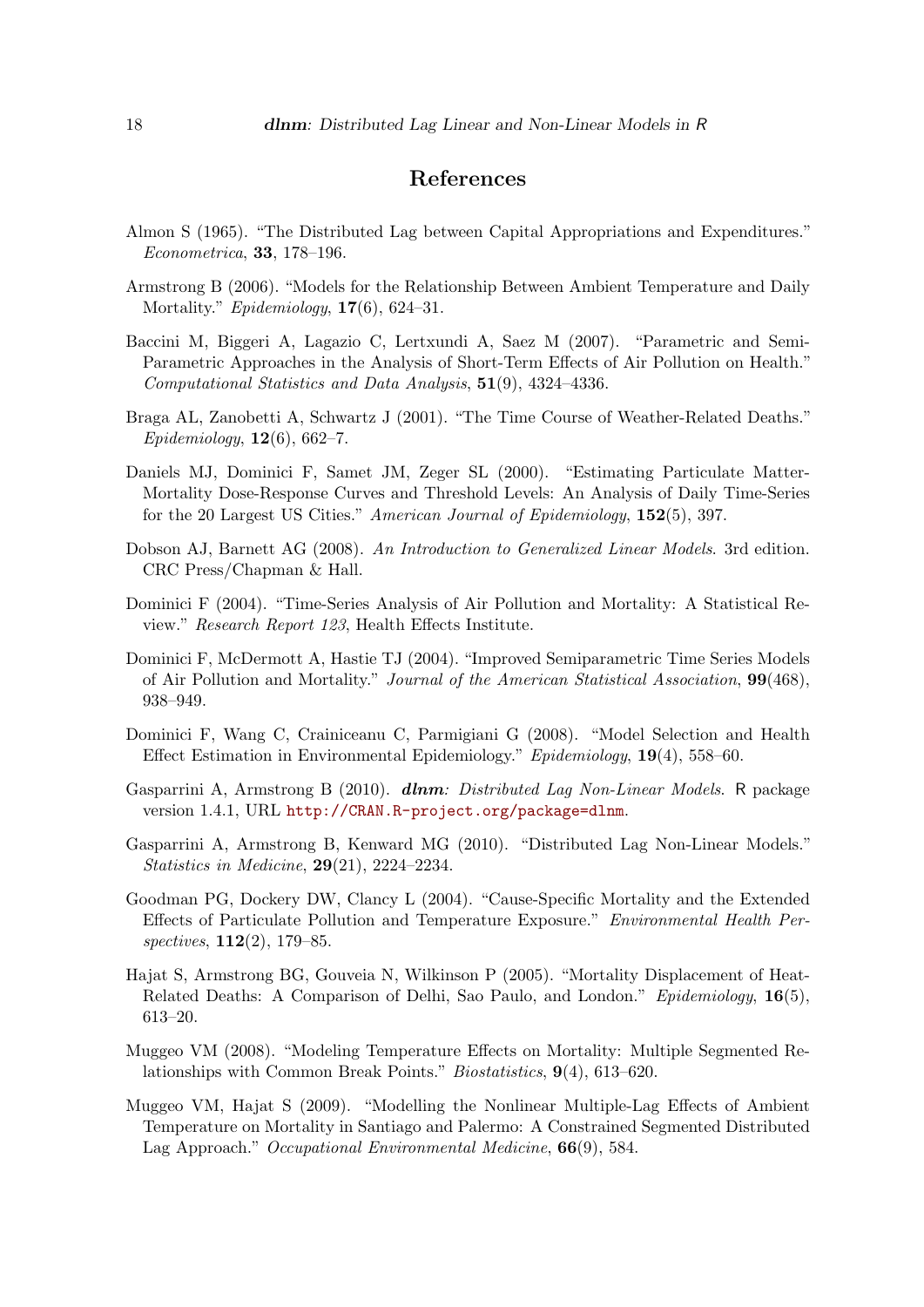- <span id="page-18-5"></span>Muggeo VMR (2010). "Analyzing Temperature Effects on Mortality within the R Environment: The Constrained Segmented Distributed Lag Parameterization." Journal of Statistical Software,  $32(12)$ , 1-17. URL <http://www.jstatsoft.org/v32/i12/>.
- <span id="page-18-9"></span>Pattenden S, Nikiforov B, Armstrong BG (2003). "Mortality and Temperature in Sofia and London." *Journal of Epidemiology and Community Health*, **57**(8), 628–33.
- <span id="page-18-10"></span>Peng RD, Dominici F, Louis TA (2006). "Model Choice in Time Series Studies of Air Pollution and Mortality." Journal of the Royal Statistical Society A, 169(2), 179–203.
- <span id="page-18-6"></span>R Development Core Team (2011). R: A Language and Environment for Statistical Computing. R Foundation for Statistical Computing, Vienna, Austria. ISBN 3-900051-07-0, URL [http:](http://www.R-project.org/) [//www.R-project.org/](http://www.R-project.org/).
- <span id="page-18-4"></span>Roberts S, Martin MA (2007). "A Distributed Lag Approach to Fitting Non-Linear Dose-Response Models in Particulate Matter Air Pollution Time Series Investigations." Environmental Research, 104(2), 193–200.
- <span id="page-18-0"></span>Samoli E, Zanobetti A, Schwartz J, Atkinson R, Le Tertre A, Schindler C, Perez L, Cadum E, Pekkanen J, Paldy A, Touloumi G, Katsouyanni K (2009). "The Temporal Pattern of Mortality Responses to Ambient Ozone in the APHEA Project." Journal of Epidemiology and Community Health, 63, 960–966.
- <span id="page-18-2"></span>Schwartz J (2000). "The Distributed Lag between Air Pollution and Daily Deaths." Epidemi $ology, 11(3), 320-6.$
- <span id="page-18-7"></span>Touloumi G, Atkinson R, Le Tertre A, Samoli E, Schwartz J, Schindler C, Vonk JM, Rossi G, Saez M, Rabszenko D (2004). "Analysis of Health Outcome Time Series Data in Epidemiological Studies." EnvironMetrics, 15(2), 101–117.
- <span id="page-18-8"></span>Wood SN (2006). Generalized Additive Models: An Introduction with R. Chapman & Hall/CRC.
- <span id="page-18-1"></span>Zanobetti A, Schwartz J (2008). "Mortality Displacement in the Association of Ozone with Mortality: An Analysis of 48 Cities in the United States." American Journal of Respiratory and Critical Care Medicine, 177(2), 184–9.
- <span id="page-18-3"></span>Zanobetti A, Wand MP, Schwartz J, Ryan LM (2000). "Generalized Additive Distributed Lag Models: Quantifying Mortality Displacement." Biostatistics, 1(3), 279–92.

### Affiliation:

Antonio Gasparrini Department of Social and Environmental Health Research